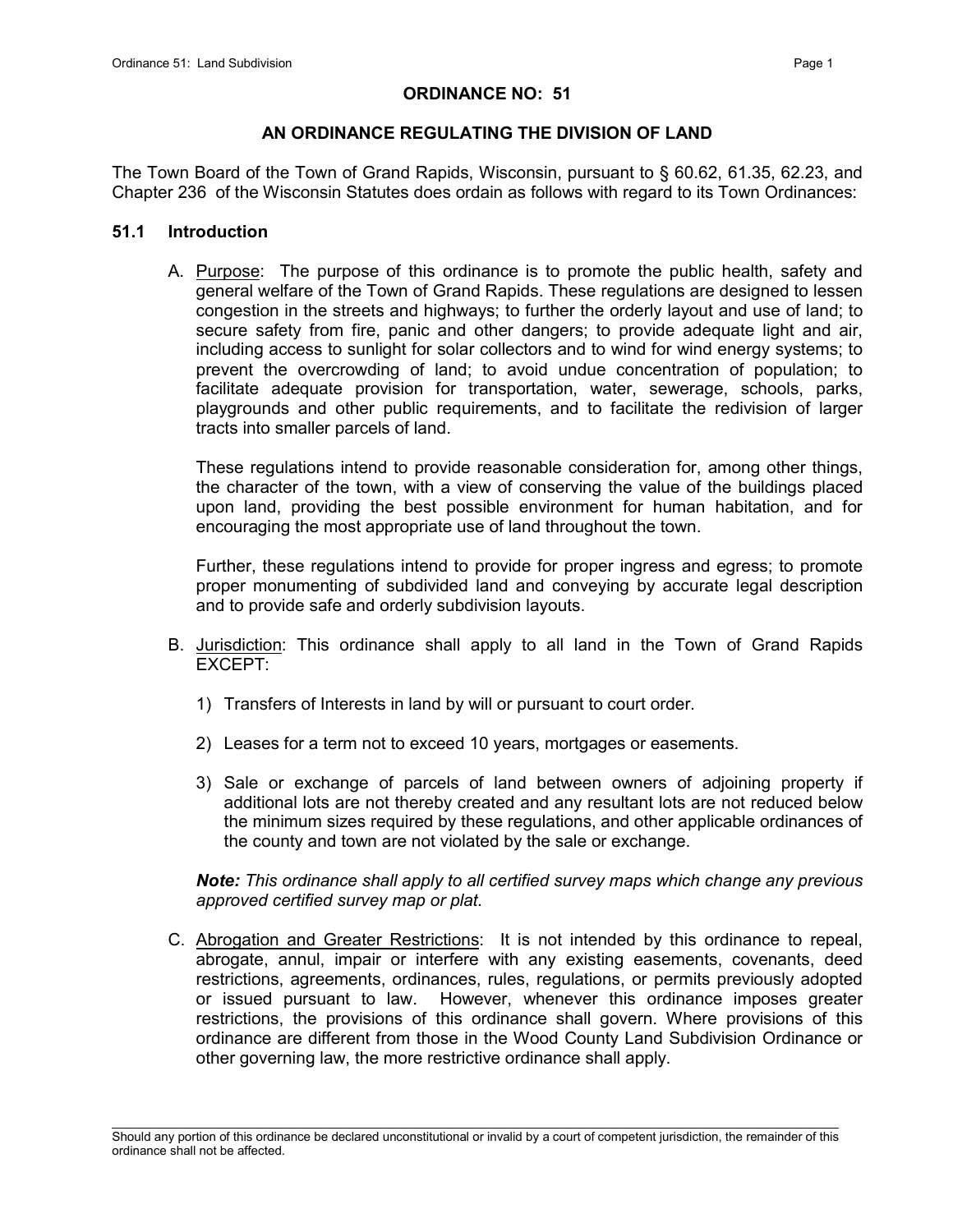- D. Interpretation: In their interpretation and application, the provisions of this ordinance shall be held to be minimum requirements and shall be liberally construed in favor of the Town of Grand Rapids, and shall not be deemed a limitation or repeal of any other power granted by Wis. Statutes. Provided, however, that if any provision of this Ordinance is contrary to a subdivider protection, as that term is used in 2009 Wisconsin Act 376, set forth in Chapter 236 Wis. Stats., the protection afforded in Chapter 236 shall prevail.
- E. Severability: The provisions of this Ordinance are severable. If any provision of the Ordinance is invalid, or if its application to any person or circumstance is invalid, such invalidity shall not affect other provisions or applications which can be given effect without the invalid provision or application.

#### 51.2 Rules and Definitions

#### A. Rules:

- 1) In the construction of this ordinance, the rules and definitions contained in this section shall be applied, except when context clearly indicates otherwise.
- 2) Words used in the present tense shall include the future. Words used in the singular shall include the plural, and plural the singular. *Shall* is mandatory, not discretionary; *may* is permissive. The masculine gender includes the feminine and neuter. *Person* includes a partnership, association, firm, trust, club, institution, company or corporation as well as the individual.

3) Consideration of a preliminary plat, final plat and CSM shall be based on all ordinances and regulations in effect at the time of submission.

- B. Definitions:
	- 1) Alley: A public way affording only secondary access to abutting properties.
	- 2) Block: A group of lots existing within well-defined and fixed boundaries, usually being an area surrounded by streets or other physical barriers, and having an assigned number, letter, or other name through which it may be identified.
	- 3) Building: Any structure having a roof supported by columns or walls, used or intended to be used for shelter or enclosure of persons, animals, equipment, materials or machinery.
	- 4) Building Setback Line: The nearest point from a wall to a street, adjacent lot or normal high water line at which a building may be constructed, excluding uncovered steps.
	- 5) Certified Survey Map (CSM): A map of a lot split prepared in accordance with Section 236.34, Wis. Stats., and the provisions of this ordinance.
	- 6) Double Frontage Lot: A lot which has a pair of opposite lot lines along two substantially parallel streets, and which is not a corner lot; also known as a "through lot."

\_\_\_\_\_\_\_\_\_\_\_\_\_\_\_\_\_\_\_\_\_\_\_\_\_\_\_\_\_\_\_\_\_\_\_\_\_\_\_\_\_\_\_\_\_\_\_\_\_\_\_\_\_\_\_\_\_\_\_\_\_\_\_\_\_\_\_\_\_\_\_\_\_\_\_\_\_\_\_\_\_\_\_\_\_\_\_\_\_\_\_\_\_\_\_\_\_\_\_\_\_\_\_\_\_ Should any portion of this ordinance be declared unconstitutional or invalid by a court of competent jurisdiction, the remainder of this ordinance shall not be affected.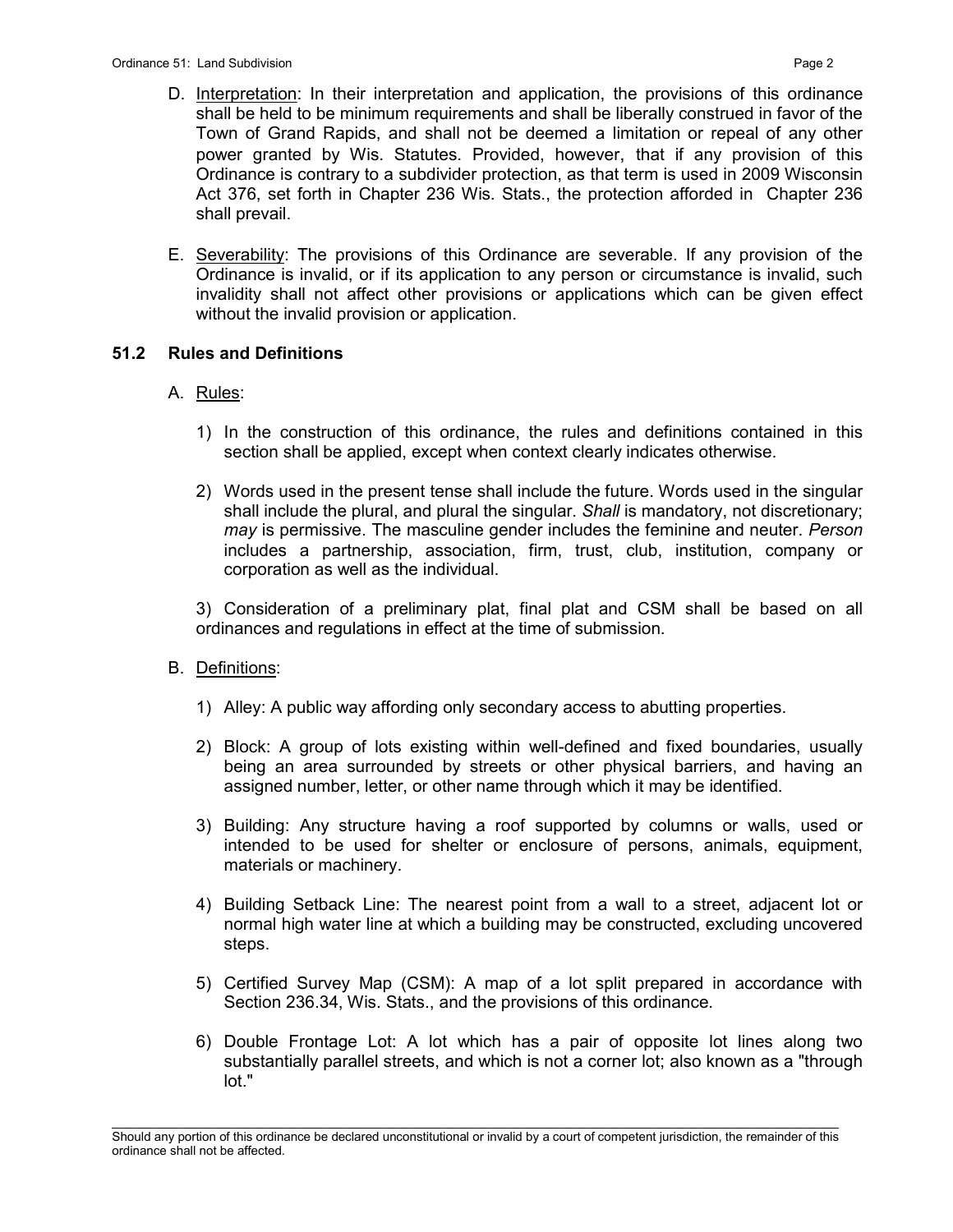- 7) Easement: The right of use or operation over a parcel of land specifically or generally described, operating as a servient tenement to other land, or an incumbrance against the described land. Easements may be reserved for public utilities, drainage, sanitation or other specified uses having limitation, the title to which shall remain with the property owner.
- 8) Floodplain: The land adjacent to a body of water which has been or may be hereafter covered by flood water during the regional flood. The flood plain includes the floodway and flood fringe.
- 9) Frontage: The length of the front property line of all parcels of land abutting a public street, road, or highway.
- 10) Grade: The slope of a road, street or other public way specified in percent. The percent is based upon elevation difference in 100 feet of horizontal distance. (Five feet of change in elevation in 100 feet horizontal distance would be a 5% grade.)
- 11) Half Street: A public street whose right-of-way is less than the minimum total width the time it became a public right-of-way.
- 12) Improvement, Public: Any sanitary or storm sewer, drainage ditch, water main, roadway, park, parkway, public access, sidewalk, pedestrian way, planting strip, off-street parking area or other facility for which the town may ultimately assume the responsibility for maintenance and operation.
- 13) Jog: An offset in the intersection of two or more streets to a common street where distance between the centerline of the streets is less than 300 feet.
- 14) Lot: A buildable parcel of land represented and identified in a subdivision plat or on a certified survey map as defined in this ordinance and in accordance with the applicable zoning ordinance.
- 15) Master Plan: The comprehensive plan or any of its parts for the development of the t as prepared by the Plan Commission and adopted by the Town Board.
- 16) Official Map: The map established by ordinance in accordance with the town Master Plan and with Section 62.23 (6) Wis. Stats. The map shows streets, highways, parkways, parks and playgrounds theretofore laid out, adopted and established by law. The Official Map protects the beds of future streets as well as the beds of partially or wholly developed streets which are to be widened, by prohibiting construction of buildings in such beds.
- 17) Outlot: A parcel of land, other than a lot or block, so designated on a plat, or a nt parcel of land not to be used for building purposes.
- 18) Pedestrian Way: A public way designed to provide pedestrian access to schools, churches, shopping centers or transportation facilities where deemed necessary to serve the needs of residents in a developed area.
- 19) Plat: The map of a subdivision, prepared in compliance with the provisions of Chapter 236, Wis. Stats. and this ordinance.

\_\_\_\_\_\_\_\_\_\_\_\_\_\_\_\_\_\_\_\_\_\_\_\_\_\_\_\_\_\_\_\_\_\_\_\_\_\_\_\_\_\_\_\_\_\_\_\_\_\_\_\_\_\_\_\_\_\_\_\_\_\_\_\_\_\_\_\_\_\_\_\_\_\_\_\_\_\_\_\_\_\_\_\_\_\_\_\_\_\_\_\_\_\_\_\_\_\_\_\_\_\_\_\_\_ Should any portion of this ordinance be declared unconstitutional or invalid by a court of competent jurisdiction, the remainder of this ordinance shall not be affected.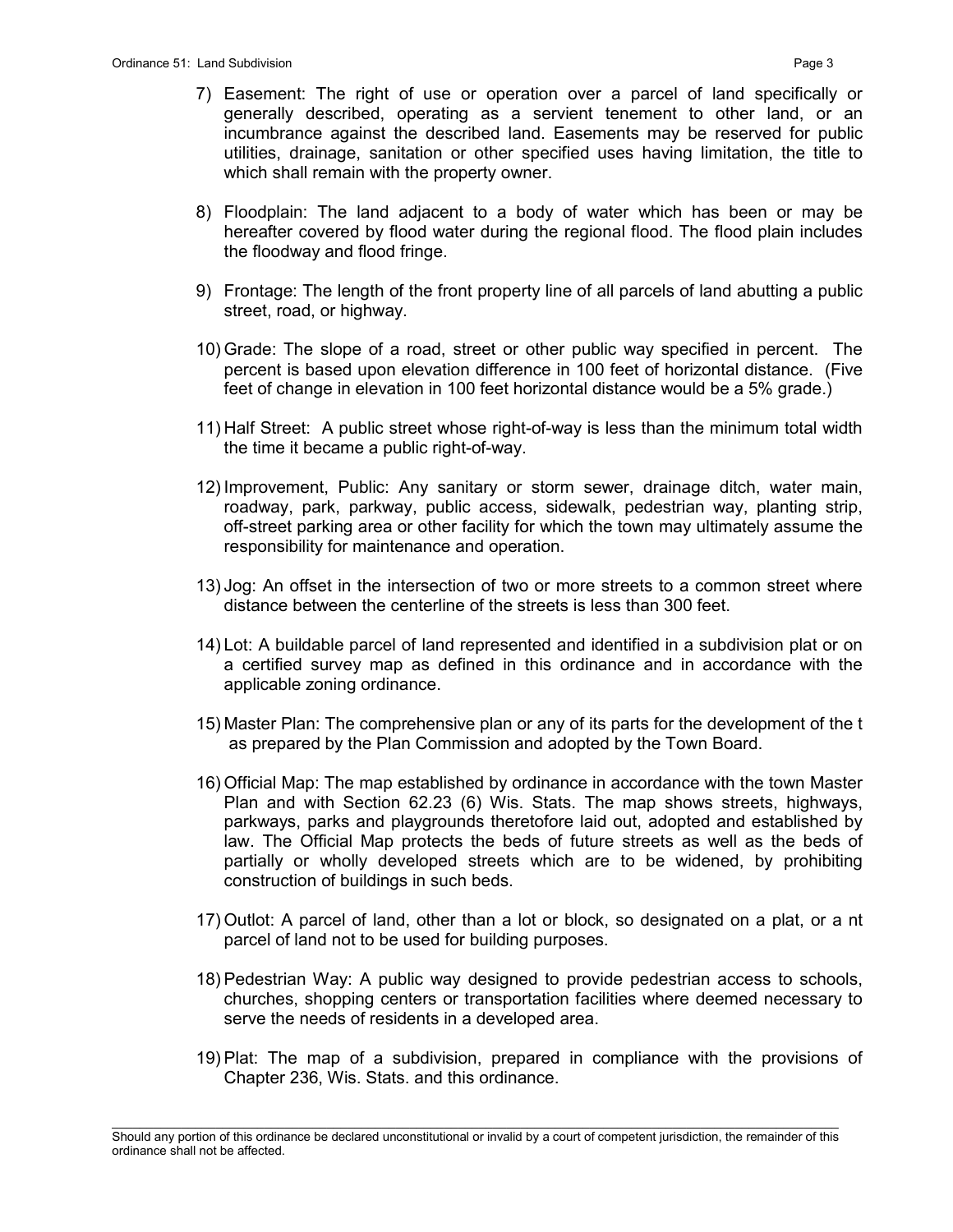(The legal dividing of a large block, lot or outlot within a recorded subdivision plat without changing exterior boundaries of said block, lot or outlot is not a replat.)

21) Road, Street or Highway: A public thoroughfare within the right-of-way of which affords the principal means of vehicular access to abutting property. A street may be designated as an avenue, boulevard, circle, court, drive, highway, lane, parkway, place, road or other appropriate name. Streets are identified according to their functional classification, as shown on the Official Map.

a) State or county highway: An arterial highway maintained by the state and/or county that is designed to serve the rapid movement of concentrated volumes of vehicular traffic over relatively long distances. It provides primarily for movement between, rather than within, activity areas.

b) Collector street: A street designed to carry traffic between minor streets and arterials or highways. It provides for movement between, rather than within, activity areas. (Such streets are generally designated on the Official Map as 80-foot right-of-ways.)

c) Local (minor) street: a street designed primarily to provide access to abutting parcels, tracts or individual lots. (Such streets are generally designated on the Official Map as 66-foot right-of-ways.)

d) Cul de sac: A minor street terminating at one end with a vehicular turn-around.

e) Frontage road: A minor street which is parallel to and either adjacent to or within the right-of-way of a highway.

- 22) Subdivider: Any person, firm, corporation or any agent thereof, dividing or proposing resulting in a subdivision, certified survey map or replat.
- 23) Subdivision: The division of a lot, parcel or tract of land by the owner thereof, or his agent, for the purpose of transfer of ownership or building development where:

a) The act of division creates five or more parcels or building sites of ten acres each or less in area, or

b) Five or more parcels or building sites of ten acres each or less in area are created by successive division within a five-year period.

- 24) Surveyor: A registered land surveyor, licensed by the State of Wisconsin.
- 25) Town Board: The Grand Rapids Town Board, which shall be the approving authority in all matters involving this ordinance except where this ordinance specifies otherwise.
- 26) Plan Commission: The 7-member commission of town residents as established in the Grand Rapids Zoning ordinance which shall make recommendations to the

\_\_\_\_\_\_\_\_\_\_\_\_\_\_\_\_\_\_\_\_\_\_\_\_\_\_\_\_\_\_\_\_\_\_\_\_\_\_\_\_\_\_\_\_\_\_\_\_\_\_\_\_\_\_\_\_\_\_\_\_\_\_\_\_\_\_\_\_\_\_\_\_\_\_\_\_\_\_\_\_\_\_\_\_\_\_\_\_\_\_\_\_\_\_\_\_\_\_\_\_\_\_\_\_\_ Should any portion of this ordinance be declared unconstitutional or invalid by a court of competent jurisdiction, the remainder of this ordinance shall not be affected.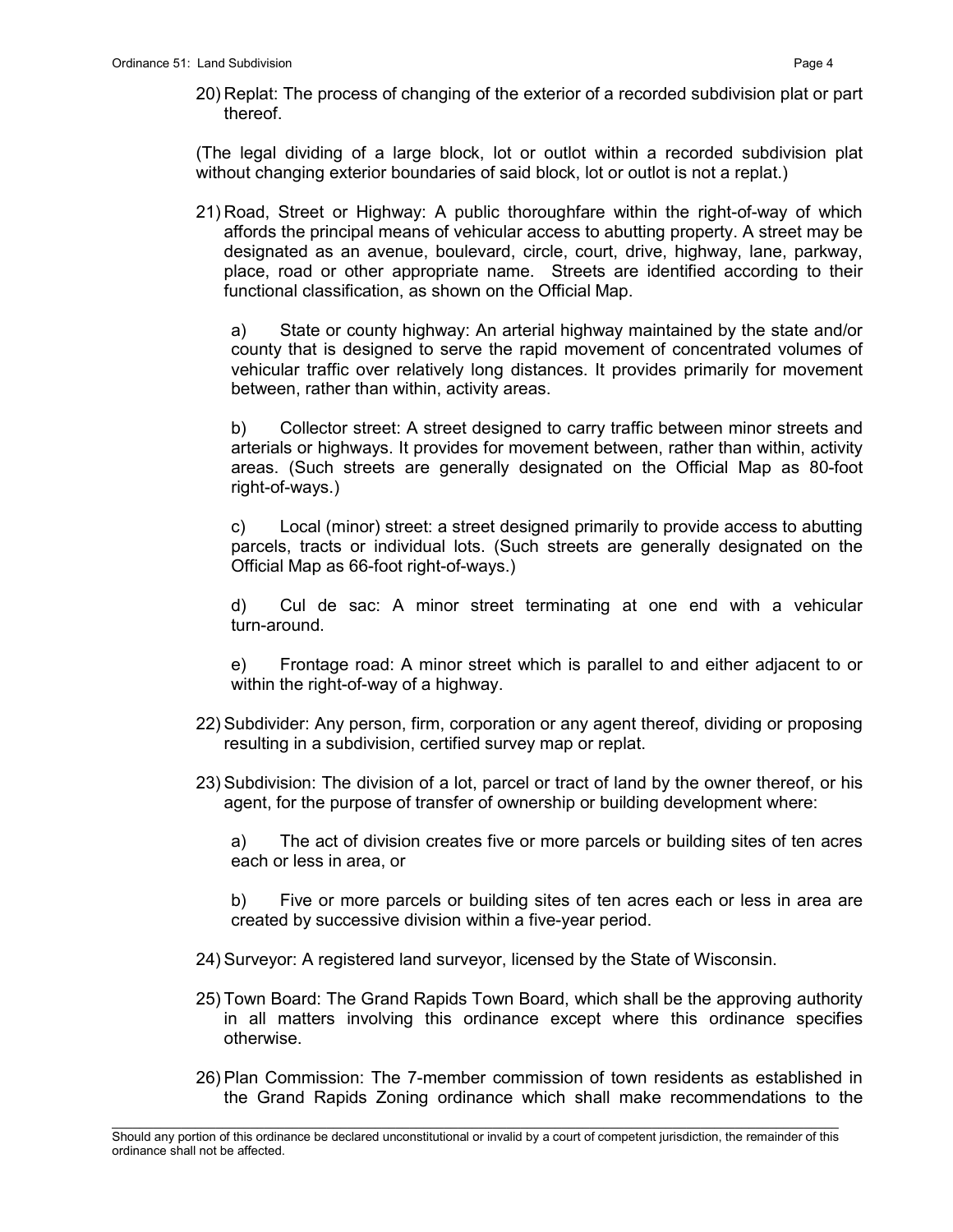Town Board concerning all matters affecting this ordinance.

- 27) Undeveloped Land Value: The fair market value of said undeveloped land at the date of recording of the plat.
- 28) Zoning Administrator: The Town of Grand Rapids employee designated by the Town Board to assist the board and commission in administering this ordinance.

#### 51.3 General Provisions

- A. Compliance: Except as provided for in par. F herein, no division of land which results in a subdivision, certified survey map or replat shall be entitled to record and no improvements shall be made to the land without compliance with:
	- 1) All provisions of this and all other applicable town ordinances;
	- 2) The Wood County Land Subdivision, Floodplain, Shoreland and Private Sewage System Ordinances;
	- 3) Chapter 236, Wis. Stats. (Platting Lands and Recording and Vacating Plats);
	- 4) Wis. Admin. Codes regulating subdivisions not served by public sewers and plats abutting state trunk highways and connecting streets.
- B. Land Suitability:
	- 1) Land shall not be divided which is held unsuitable for the proposed use by the Town Board (following recommendation of the Plan Commission) for reason of flood hazard, inadequate drainage, soil and rock formations with severe limitations for development, severe erosion potential, unfavorable topography, inadequate water supply or sewage disposal capabilities or any other feature likely to be harmful to the health, safety or welfare of the future residents of the proposed subdivision or of the community.
	- 2) The Town Board, in applying the provisions of this section, shall in writing recite the particular facts upon which it bases its conclusion that the land is not suitable for the proposed use.
- C. Lots must abut a Public Roads: No parcel of land under the jurisdiction of this ordinance shall be created unless it abuts for at least 33 feet on a developed public road.
- D. Lands lying between the meander line established in accordance with Section 236.20(2)(g), Wis. Stats., and the water's edge, shall be included as part of lots, outlots, or public dedications in any plat or map abutting a lake or stream. This requirement applies not only to lands proposed to be subdivided, but also to all lands under option to the subdivider or in which he holds any interest and which are contiguous to the lands proposed to be subdivided and which abut a lake or stream as provided in Section 236.16(4), Wis. Stats.
- E. Survey monuments shall be installed by the surveyor in accordance with the requirements of Section 236.15, Wis. Stats.

\_\_\_\_\_\_\_\_\_\_\_\_\_\_\_\_\_\_\_\_\_\_\_\_\_\_\_\_\_\_\_\_\_\_\_\_\_\_\_\_\_\_\_\_\_\_\_\_\_\_\_\_\_\_\_\_\_\_\_\_\_\_\_\_\_\_\_\_\_\_\_\_\_\_\_\_\_\_\_\_\_\_\_\_\_\_\_\_\_\_\_\_\_\_\_\_\_\_\_\_\_\_\_\_\_ Should any portion of this ordinance be declared unconstitutional or invalid by a court of competent jurisdiction, the remainder of this ordinance shall not be affected.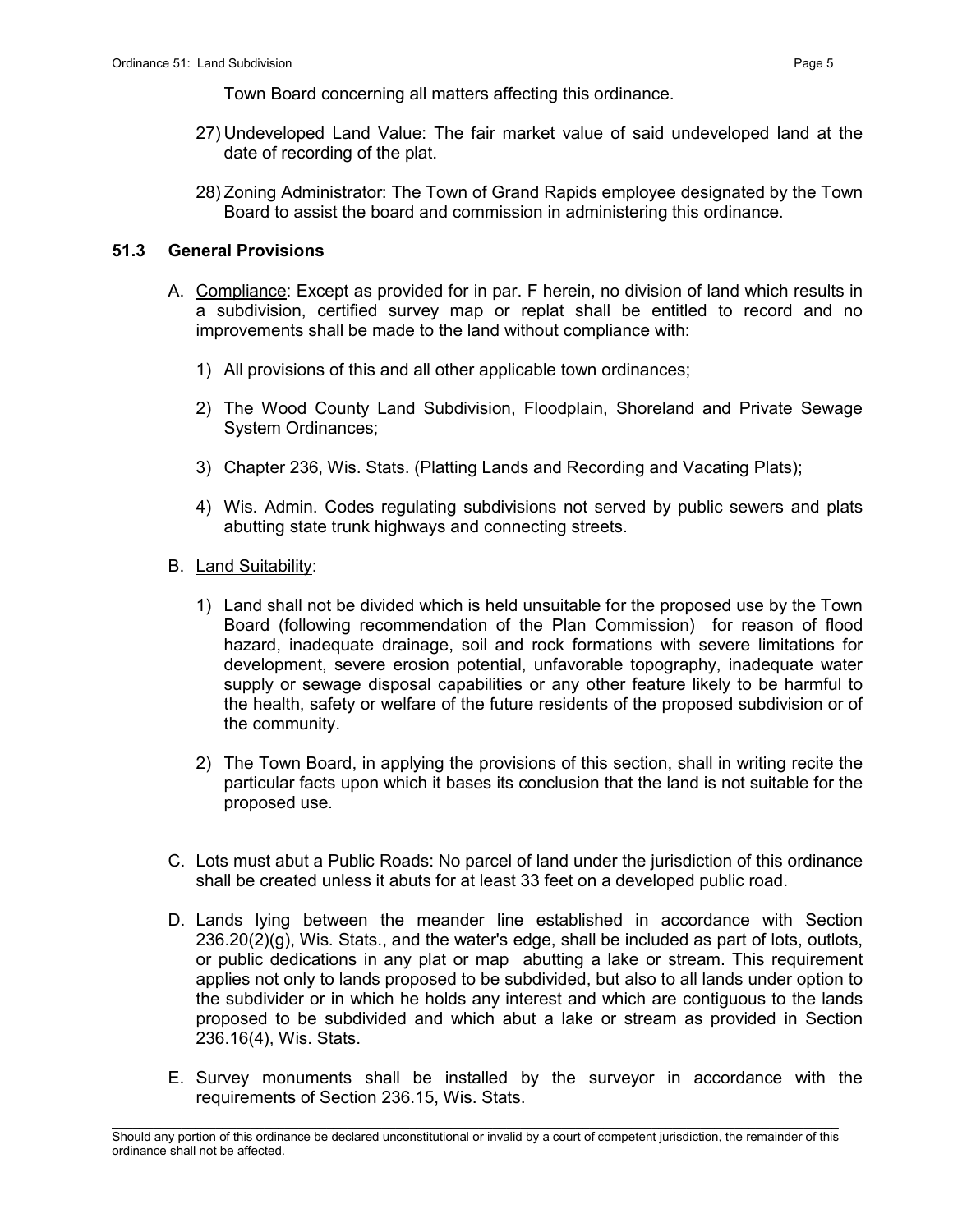## F. Variances:

- 1) In any case where the subdivider can show that, by reason of exceptional topographic or other physical conditions, strict compliance with any requirement of this ordinance would cause practical difficulty or exceptional and undue hardships, the Town Board may relax such requirement to the extent deemed just and proper, so as to relieve such difficulty or hardship, provided such relief may be granted without detriment to the public good and without impairing the intent and purpose of this ordinance or the desirable general development of the town.
- 2) A 3/4 vote of the entire membership of the Town Board shall be required to grant any modification to these regulations, and any modification thus granted shall be entered in the minutes of the board setting forth the reasons, which in the opinion of the board, justified the modifications.

# G. Violations:

- 1) It shall be unlawful to build upon, divide, convey, or record any land in violation of this ordinance.
- 2) No person, firm or corporation shall be issued a town building or zoning permit authorizing the building on or improvement in any subdivision, certified survey map or replat within the jurisdiction of this ordinance and not of record as of the effective date of this ordinance until the provisions and requirements of this ordinance have been fully met.
- 3) The town may institute appropriate action or proceedings to enjoin violations of this ordinance or applicable Wis. Statutes.
- H. Appeals: Any denial of a plat or CSM may be appealed to the Circuit Court as prescribed in Wis. Statutes.

# 51.4 Required Dedications and Public Improvements

- A. Subdivider's Responsibility:
	- 1) The subdivider shall dedicate and construct improvements needed to serve the subdivision. The subdivider shall not be required to provide improvements in excess of those normally needed to serve the development itself.
	- 2) Prior to Town Board final approval of a subdivision plat or CSM, the subdivider shall enter into a contract with the town agreeing to install all required public improvements and shall file with said contract a performance bond or, in the discretion of the subdivider, other security meeting the approval of the Town Board as a guarantee that such public improvements will be completed by the subdivider within a reasonable time set by the Town Board. Provided, however, that the subdivider may construct the public improvements in such phases as the Town Board approves, which approval may not be unreasonably withheld. If the public improvements will be constructed in phases, the amount of security required herein shall be limited to the phase of the project that is currently being constructed.

\_\_\_\_\_\_\_\_\_\_\_\_\_\_\_\_\_\_\_\_\_\_\_\_\_\_\_\_\_\_\_\_\_\_\_\_\_\_\_\_\_\_\_\_\_\_\_\_\_\_\_\_\_\_\_\_\_\_\_\_\_\_\_\_\_\_\_\_\_\_\_\_\_\_\_\_\_\_\_\_\_\_\_\_\_\_\_\_\_\_\_\_\_\_\_\_\_\_\_\_\_\_\_\_\_ Should any portion of this ordinance be declared unconstitutional or invalid by a court of competent jurisdiction, the remainder of this ordinance shall not be affected.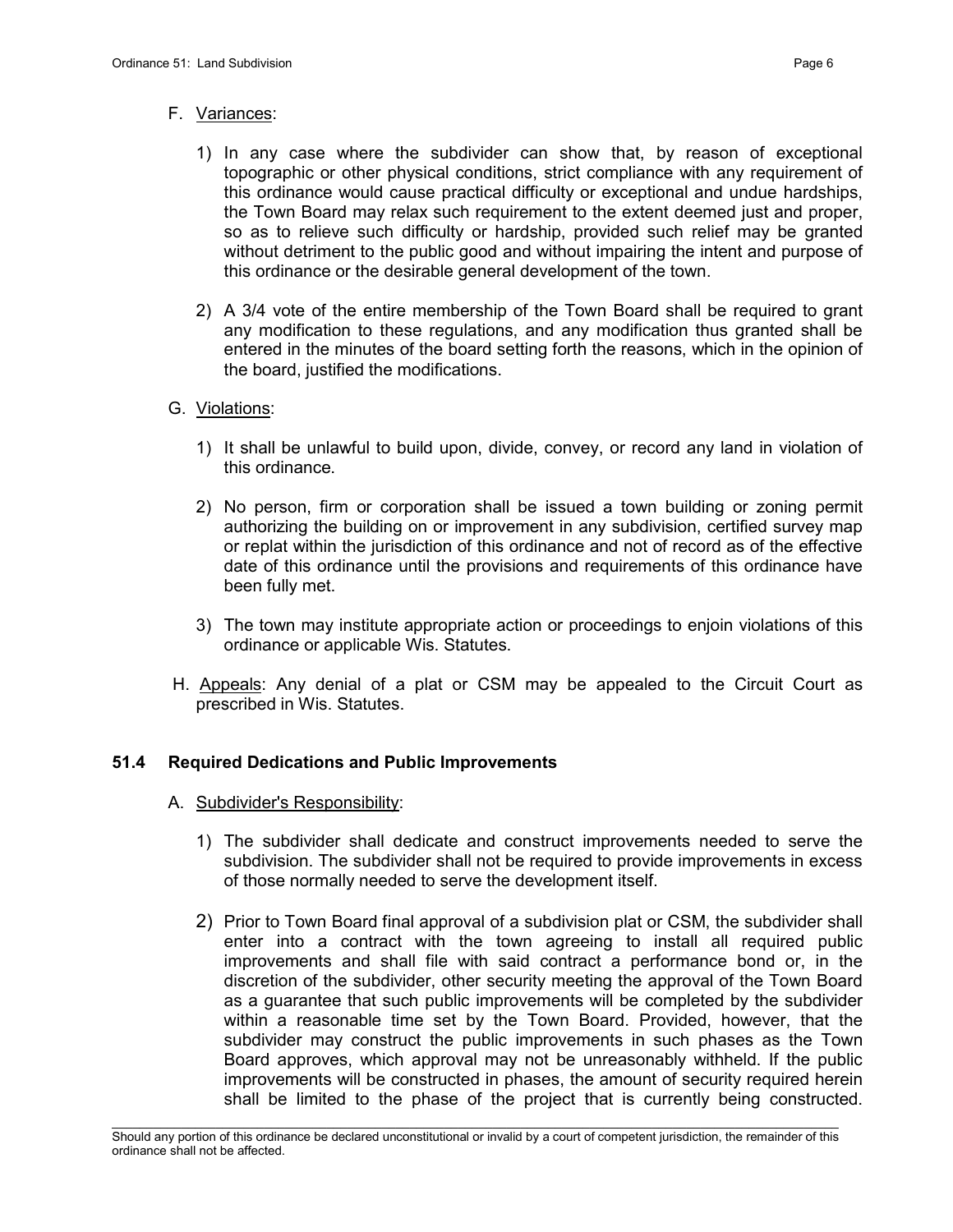Security for improvements shall not be required sooner than is reasonably necessary before the commencement of the installation of the improvements.

- 3) Developer's Agreement: Before final approval by the Town Board of any subdivision plat, or CSM involving street construction, the developer shall enter into a developer's agreement (hereinafter "Agreement") with the Town. The Agreement shall provide that the Town shall oversee the construction of all improvements required by the development including streets, street signs, sanitary sewer, storm water management improvements and implementation of grading plans. The developer shall have the option of entering into a contract with the Town for final asphalt surface work, where the Town completes the improvements pursuant to 60.47, to be reimbursed by the developer upon completion. Except in an instance of contracting with the Town for street improvements, the developer shall be responsible for paying all costs associated with the proposed improvements as they come due. The Agreement shall also require the developer to indemnify and hold harmless the Town from any and all claims arising out of the development including the payment of all expenses, including expert and attorney fees, incurred by the Town in connection with any such claims. The developer's deposit with the Town shall be increased accordingly to provide for the payment of any such expenses incurred by the Town
	- a. In instances where the developer agrees that the Town will complete final asphalt surface work, to be paid upon completion by developer, the Town will have the option of competitive bidding the project pursuant to Wis. Stats. 60.47(1), or contracting with a governmental entity, as defined under Wis. Stats. 66.0301(1)(a).
	- b. The developer shall deposit with the Town in the form of performance bond, certified check or letter of credit the estimated cost of the proposed improvements including the estimated cost of all engineering, legal and administrative costs of the Town associated with the proposed improvements. The deposit shall be approved in substance and in form by the Town Board and may be unilaterally used by the Town to pay for the improvements and any other costs as they become due if the developer fails to do so. Any funds or portion of the deposit remaining after all improvements have been completed and all costs paid will be refunded or released to the developer. Any costs, which exceed the developer's estimates or are incurred as a result of any change orders shall be billed to the developer and paid within thirty (30) days of billing.
- 4) Pursuant to sec. 236.13 (2) (a) 1. Wis. Stats., security may not be required for more than 14 months after the date that the public improvements for which the security is provide are substantially completed as that term is used in sec. 236.13 (2) (a) 2. Wis. Stats.
- 5) Upon substantial completion of the public improvements, the amount of security that the subdivider is required to provide shall be limited to the amount determined in sec. 236.13 (2) (a) 1. Wis. Stats
- B. Dedication of Land:

\_\_\_\_\_\_\_\_\_\_\_\_\_\_\_\_\_\_\_\_\_\_\_\_\_\_\_\_\_\_\_\_\_\_\_\_\_\_\_\_\_\_\_\_\_\_\_\_\_\_\_\_\_\_\_\_\_\_\_\_\_\_\_\_\_\_\_\_\_\_\_\_\_\_\_\_\_\_\_\_\_\_\_\_\_\_\_\_\_\_\_\_\_\_\_\_\_\_\_\_\_\_\_\_\_ Should any portion of this ordinance be declared unconstitutional or invalid by a court of competent jurisdiction, the remainder of this ordinance shall not be affected.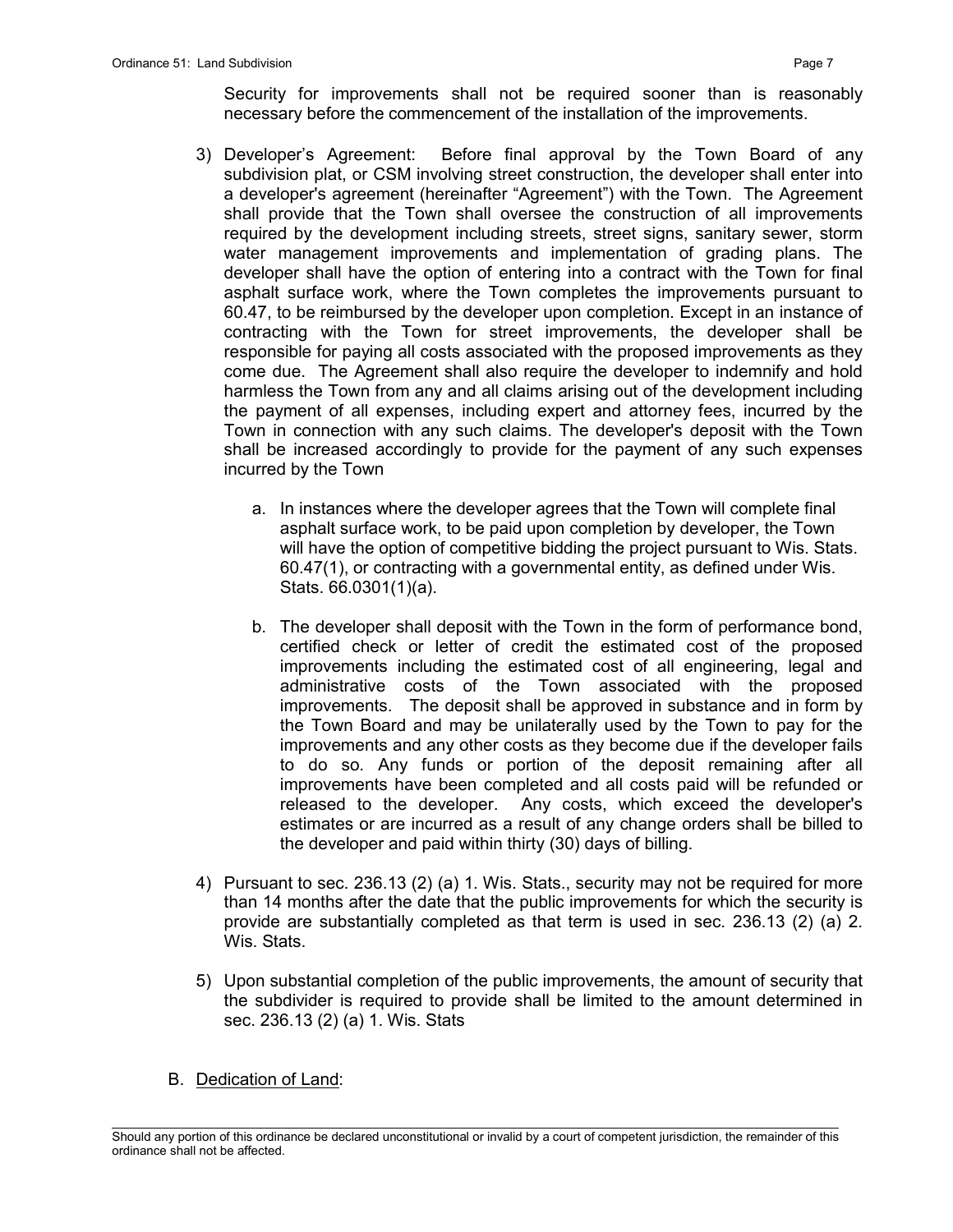- 1) Whenever a parcel of land to be divided or developed within the jurisdiction of this Ordinance includes all or any part of a proposed street, highway, bikeway, pedestrianway, greenway, waterway, park, playground, public access, open space site, or other public land, that portion of public way shall be made a part of the plat or CSM and shall be dedicated to the public.
- 2) If any street, highway, bikeway, pedestrianway, park, playground, public access, open space site or other public land has been designated on the Official Map, said public areas shall be dedicated and the locations and dimensions indicated on the Official Map.
- 3) In cases where a dedication is required under 51.4(B)(1) or (2), the Plan Commission may make a recommendation as to whether the reservation of said public way is more appropriate. The recommendation shall be forwarded to the Town Board for final approval.
- 4) Subdivisions abutting on a navigable lake or stream shall, according to Section 236.16(3), Wis. Stats., provide public access connecting existing public roads to the low water mark of said lake or stream. Such accesses shall be at least 66 feet wide at all points and shall be at intervals no greater than 1/2-mile apart.
	- a) Greater intervals and wider access may be agreed upon by the Dept. of Natural Resources, Department of Administration, County Planning Agency, Town Board and the subdivider.
	- b) Shore areas where public parks, open space, or roads are provided on either side of a stream are provided, shall be considered to meet the access requirement of this section.
- C. Public Improvements: The Town Board shall specify improvements to be completed by the subdivider, as provided in this ordinance and Town Road Ordinance #19, to sec. 51.4 A.2., the improvements shall include the following;
	- 1) Grading and Surfacing of Streets: The subdivider shall: stump, grade, gravel and blacktop all streets being dedicated. The subdivider shall finish grade all shoulders and road ditches and install all culverts necessary to provide adequate surface drainage for the subdivision or CSM. No stumps or debris shall be buried in road right-of-way."
	- 2) Storm Water Drainage Facilities: The subdivider shall construct, in accordance with Town Board specifications, all storm water drainage facilities determined by the board to be needed, which may include such road ditches, open channels, curb and gutter, catch basins and sand inlets as may be required to provide adequate surface drainage for the subdivision or CSM.
		- a) Storm drainage facilities shall be designed to permit the unimpeded flow of natural water-courses, insure the drainage of all points along the line of streets and provide positive drainage away from on-site sewage disposal facilities.
		- b) Special consideration shall be given to protection against erosion and siltation of surface waters and preventing excess water run-off on adjacent property.

\_\_\_\_\_\_\_\_\_\_\_\_\_\_\_\_\_\_\_\_\_\_\_\_\_\_\_\_\_\_\_\_\_\_\_\_\_\_\_\_\_\_\_\_\_\_\_\_\_\_\_\_\_\_\_\_\_\_\_\_\_\_\_\_\_\_\_\_\_\_\_\_\_\_\_\_\_\_\_\_\_\_\_\_\_\_\_\_\_\_\_\_\_\_\_\_\_\_\_\_\_\_\_\_\_ Should any portion of this ordinance be declared unconstitutional or invalid by a court of competent jurisdiction, the remainder of this ordinance shall not be affected.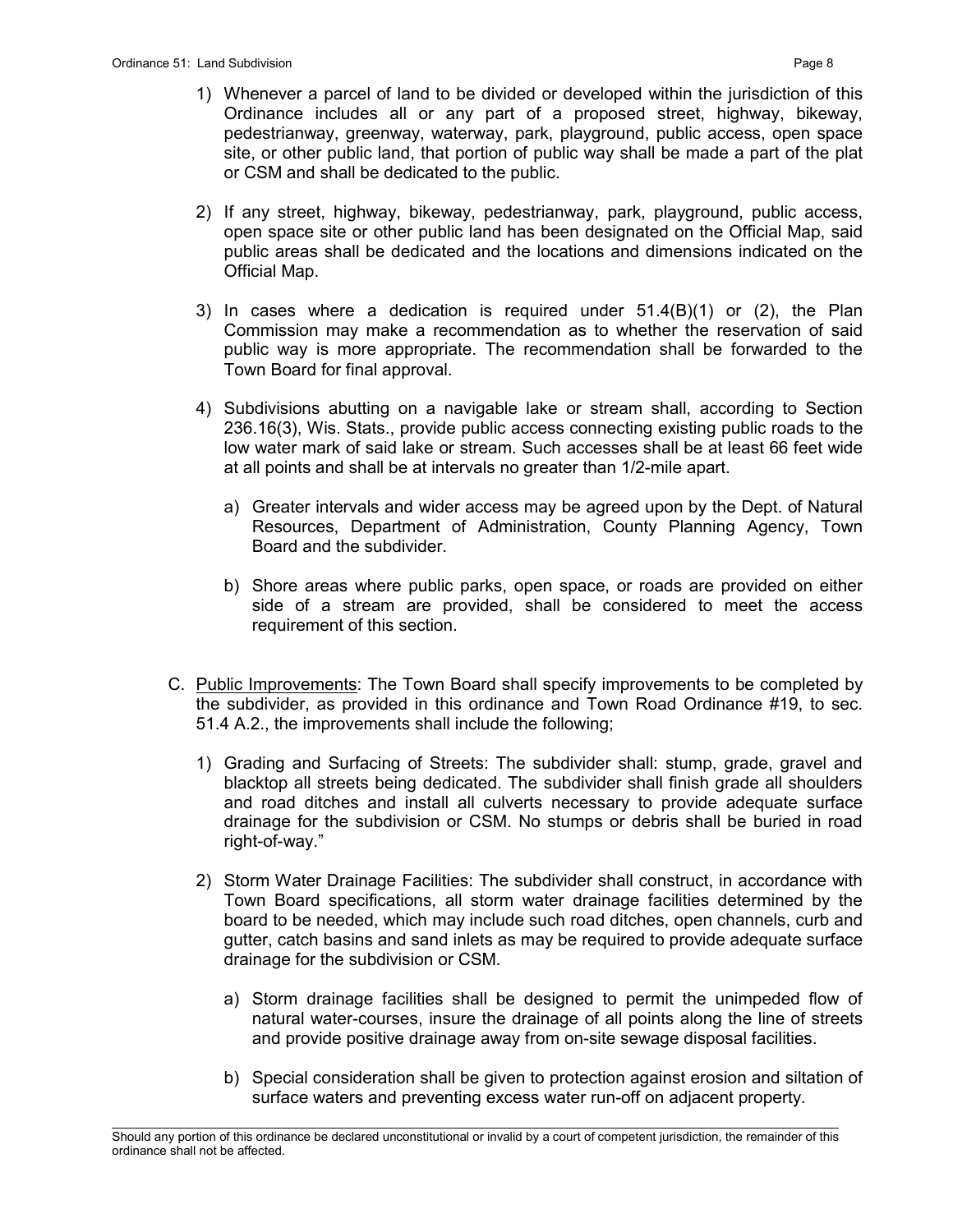- 1) In areas that have a sanitary sewer system in or near the proposed subdivision or CSM, the Town Board and Sanitary Commission shall determine the feasibility of service and the procedures to be followed by the subdivider in joining the system.
	- a) If public sanitary sewer facilities are not available to the plat or CSM at the time of final platting, but will become available within three years from the date of the plat recording, the subdivider shall install sanitary sewers and sewer laterals within the street to the street lot-line and shall cap all laterals.
	- b) The size, type and installation of all proposed sanitary sewers to be constructed shall be in accordance with plans and standard specifications approved by the Sanitary Commission.
- 2) If public sewers are not available, the subdivider shall demonstrate that the soils present in the subdivision or CSM will support private sewerage disposal systems authorized by the Wisconsin Department of Commerce.
	- a) On-site sewage disposal systems will be permitted only when soil tests conducted in accordance with COMM 85, Wis. Admin. Code, indicate the systems will function adequately. Such systems shall be installed by the individual lot owners in accordance with the County Private Sewage System Ordinance.
	- b) The Town Board may prohibit the installation of sewage disposal facilities requiring soil absorption systems where such systems would impair water quality, and the agency may, with approval of the Department of Natural Resources, Division of Environmental Protection, allow alternative methods of waste treatment and disposal including, but not limited to, package treatment plants, or incinerator or chemical toilets.
	- c) Plans for private sewage disposal systems not utilizing soil absorption fields shall be approved in writing by the Division of Health, Wisconsin Department of Health Services and the County Planning Agency. The subdivider shall clearly indicate on the face of the plat and in any deed of conveyance that soil absorption fields are not to be used.
- E. Drainage Easements: Where a subdivision or CSM is traversed by a watercourse, drainage way or stream, an adequate drainage way or easement shall be required to handle storm water runoff. The location, width, alignment and improvement of such drainage way or easement shall be approved by the Town Board.
- F. Utility Easements: All utility distribution facilities shall be installed with as little disruption as practicable of existing foliage. Utility easements shall be shown on all subdivision plats and CSMs at locations approved by all utilities and by the Town Board. All easements shall be a minimum of 12 feet wide. Easements need not be cleared of foliage beyond what is reasonably required to install and maintain utility transmission lines and structures.

## 51.5 Design Standards

\_\_\_\_\_\_\_\_\_\_\_\_\_\_\_\_\_\_\_\_\_\_\_\_\_\_\_\_\_\_\_\_\_\_\_\_\_\_\_\_\_\_\_\_\_\_\_\_\_\_\_\_\_\_\_\_\_\_\_\_\_\_\_\_\_\_\_\_\_\_\_\_\_\_\_\_\_\_\_\_\_\_\_\_\_\_\_\_\_\_\_\_\_\_\_\_\_\_\_\_\_\_\_\_\_ Should any portion of this ordinance be declared unconstitutional or invalid by a court of competent jurisdiction, the remainder of this ordinance shall not be affected.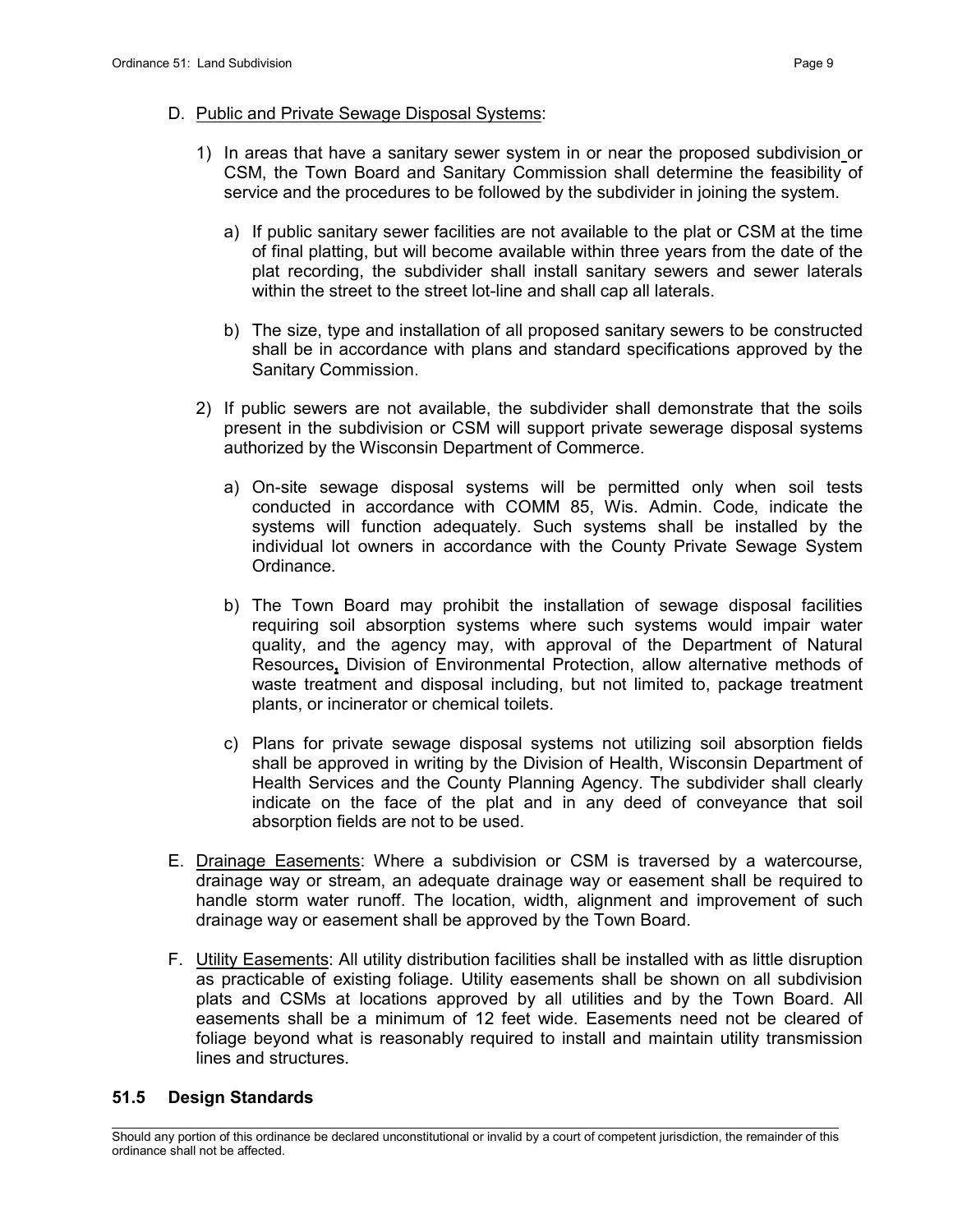# A. Roads:

- 1) Roads shall conform in location and width to the Official Map and Town Road Ordinance (#19). The road layout shall recognize the functional classification of various road types and shall be developed and located in proper relation to existing and proposed roads, with due regard to topographical conditions, natural features, utilities, land uses, public convenience and safety. The subdivision or CSM shall be designed so as to provide each lot with the required frontage on a public road.
- 2) Proposed roads shall extend to the boundary lines of the tract being subdivided unless prevented by topography or other physical conditions or unless, in the opinion of the Town Board, such extension is not necessary or desirable for the coordination of the layout of the subdivision or CSM or for the advantageous development of adjacent tracts of land. Such roads shall terminate with a temporary turn around of 72 feet right-of-way radius and a roadway radius of not less than 50 feet.
- 3) Whenever the proposed subdivision or CSM contains or is adjacent to a state or county arterial highway, adequate protection of residential properties, limitation of access and separation of through and local traffic shall be provided. All subdivision lots shall abut a non-arterial road by at least 33 feet and access to lots shall be provided from such roads. In addition, for all subdivisions or CSMs that abut an arterial highway, a planting screen shall be installed in a reservation area adjacent and parallel to the arterial highway.
- 4) Reserve strips controlling access to streets or alleys shall be prohibited except where their control is definitely placed with the town.
- 5) Road names shall not duplicate or be similar to existing road names. The town system of number names for north-south roads shall be adhered to wherever possible.

## B. Limited Access Highway, Collector Streets and Railroad R-O-W:

1) When residential lots within a proposed subdivision or CSM abut upon the right-of-way of an existing or proposed limited access highway or railroad, the following restriction shall be lettered on the face of the plat:

"Direct vehicular access to (name of road) from lots abutting said road is prohibited."

- 2) Where practicable, proposed subdivisions and CSMs adjacent to collector streets shall be designed with access to the local streets, rather than the collector streets. (Location of accesses shall be considered during review of the preliminary plat.)
- 3) Local streets immediately adjacent and parallel to railroad right-of-ways should be avoided.

## C. Street Design Standards:

1) Minimum right-of-way of streets shall be that specified on the following requirements or the Official Map, whichever is greater:

\_\_\_\_\_\_\_\_\_\_\_\_\_\_\_\_\_\_\_\_\_\_\_\_\_\_\_\_\_\_\_\_\_\_\_\_\_\_\_\_\_\_\_\_\_\_\_\_\_\_\_\_\_\_\_\_\_\_\_\_\_\_\_\_\_\_\_\_\_\_\_\_\_\_\_\_\_\_\_\_\_\_\_\_\_\_\_\_\_\_\_\_\_\_\_\_\_\_\_\_\_\_\_\_\_ Should any portion of this ordinance be declared unconstitutional or invalid by a court of competent jurisdiction, the remainder of this ordinance shall not be affected.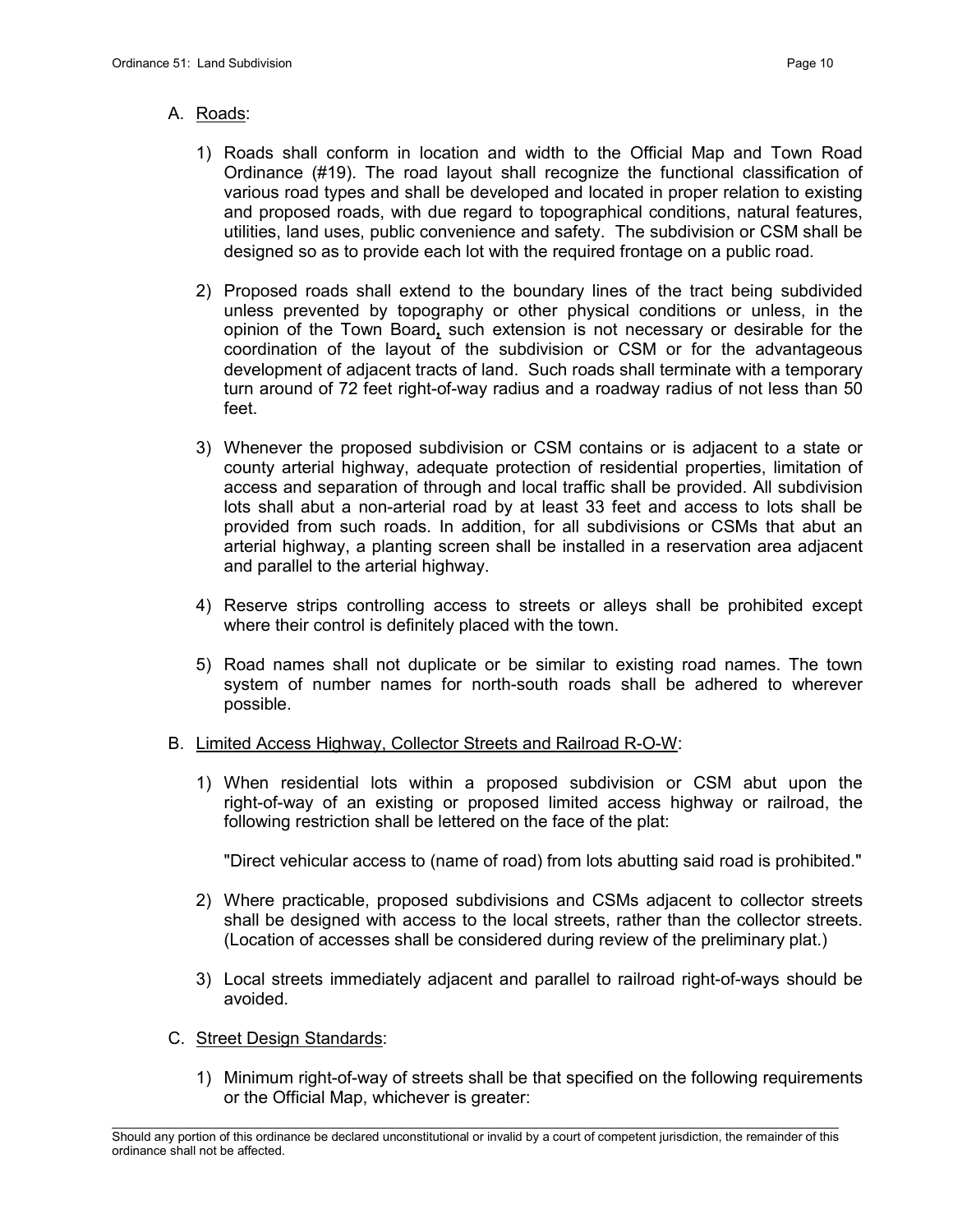|                         | R-O-W width     | Pavement                | Shoulder |
|-------------------------|-----------------|-------------------------|----------|
| <u>Type</u>             | To be dedicated | width                   | width    |
| State highway           | ÷               | $\star$                 | $\star$  |
| County highway          | 80 feet         | (Constructed by county) |          |
| <b>Collector street</b> | 80 feet         | 24 feet                 | 6 feet   |
| Local street            | 66 feet         | 22 feet                 | 6 feet   |

\*(Right-of-way acquired by state and highway constructed by state.)

- 2) Streets terminating in cul-de-sacs shall not exceed 1,000 feet in length. Cul-de-sacs shall have a minimum right-of-way radius of 72 feet and minimum roadway radius of 50 feet.
- 3) The maximum centerline grade of any street shall not exceed:

| <b>Type</b>      | Maximum grade           |
|------------------|-------------------------|
| State highway    | (Constructed by state)  |
| County highway   | (Constructed by county) |
| Collector street | 7%                      |
| Local street     | 8%                      |

4) Radii of Curvature: When a continuous street centerline deflects at any one point by more than 10°, a circular curve shall be introduced having a radius of curvature on said centerline of not less than:

| <b>Type</b>      | Maximum degree of curvature |
|------------------|-----------------------------|
| State highway    | (Constructed by state)      |
| County highway   | (Constructed by county)     |
| Collector street | 70                          |
| Local street     | $12^{\circ}$ 30'            |

- 5) A tangent at least one hundred (100) feet in length shall be provided between reverse curves on collector streets.
- 6) Half-streets shall not be used for access until the other half is developed. Half-streets shall not be included on subdivision plats or CSMs except where:
	- a) The other half has already been dedicated, or
	- b) Agreement has been reached for provision of the other half with the adjoining property owner, or
	- c) The street is on the Official Map.
- D. Intersections:
	- 1) Streets shall intersect each other as close to 90 degree angles as is consistent with desirable subdivision layout.
	- 2) Not more than two streets shall intersect at one point.

\_\_\_\_\_\_\_\_\_\_\_\_\_\_\_\_\_\_\_\_\_\_\_\_\_\_\_\_\_\_\_\_\_\_\_\_\_\_\_\_\_\_\_\_\_\_\_\_\_\_\_\_\_\_\_\_\_\_\_\_\_\_\_\_\_\_\_\_\_\_\_\_\_\_\_\_\_\_\_\_\_\_\_\_\_\_\_\_\_\_\_\_\_\_\_\_\_\_\_\_\_\_\_\_\_ Should any portion of this ordinance be declared unconstitutional or invalid by a court of competent jurisdiction, the remainder of this ordinance shall not be affected.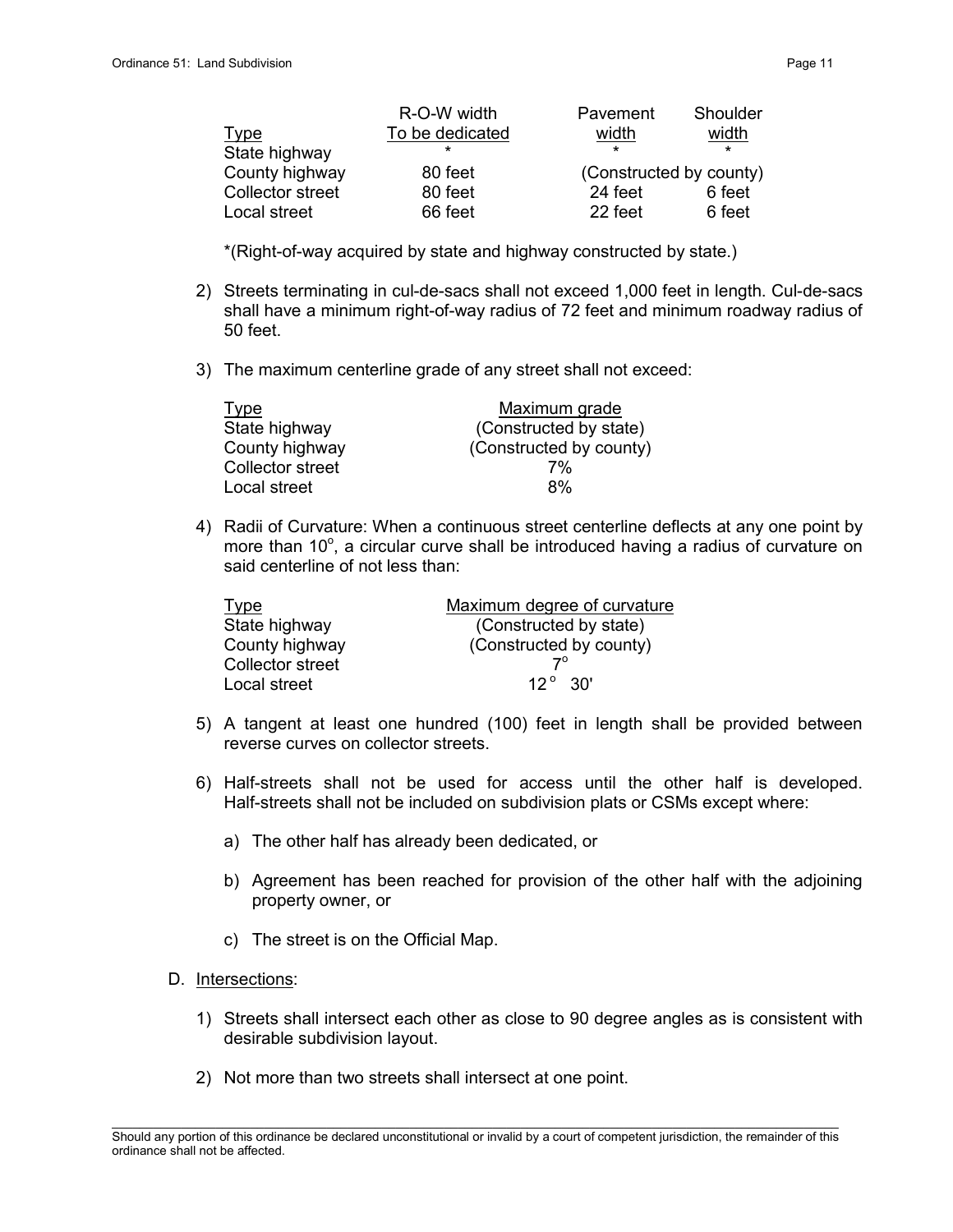- 3) The number of intersections shall be held to a minimum. Where practicable, the distance between intersections should be not less than 1,000 feet.
- 4) Street jogs shall be prohibited.
- E. Blocks: The widths, lengths, and shapes of blocks shall be suited to the planned use of the land, for convenient access, control and safety of street traffic and based on limitations and of topography.
	- 1) Block lengths shall not be less than 600 feet or more than 1,500 feet unless otherwise dictated by use or conditions.
	- 2) Block widths shall be sufficient to provide lots of appropriate depth.
	- 3) Pedestrian ways of not less than 10 feet in width may be required near the center and entirely across any block over 900 feet in length where deemed necessary by the Town Board to provide adequate pedestrian circulation or access to schools, churches, shopping centers, recreation or transportation facilities.
- F. Lots: The size, shape and orientation of lots shall be appropriate for the location of the subdivision or CSM and for the type of development and use contemplated. Lots shall be designed to provide aesthetically pleasing building sites and a proper architectural setting for the buildings contemplated. Lots designed for commercial or industrial use shall be adequate to provide for off-street service and parking required by the use contemplated and the zoning provisions for such use. Lot lines shall follow municipal boundary lines.
	- 1) Side lot lines should be at right angles to straight street lines or radial to curved street lines on which the lots face.
	- 2) Double frontage and reverse frontage lots are prohibited except where necessary to provide separation of development from arterial streets or to overcome specific disadvantages of topography and orientation.
	- 3) Area and dimensions of lots shall conform to the town Zoning Ordinance and to COMM 85 of the Wis. Admin. Code. When a tract is subdivided into parcels with areas in excess of the zoning requirements, such parcels should be arranged and dimensioned so as to allow redivision of any such parcels into normal lots in accordance with the provisions of this ordinance.
		- a) Depth should be in suitable proportion to the width. Neither long and narrow or wide and shallow lots are normally desirable. Normal depth should not exceed 2 ½ times the width nor be less than 150 feet.
		- b) Width shall conform to the requirements of the Zoning Ordinance.
		- c) Area shall be a minimum of 20,000 square feet, regardless of zoning district, for all lots served by a private sewage system.
	- 4) Corner lots shall be designed with extra width to permit adequate building setback from both streets.

\_\_\_\_\_\_\_\_\_\_\_\_\_\_\_\_\_\_\_\_\_\_\_\_\_\_\_\_\_\_\_\_\_\_\_\_\_\_\_\_\_\_\_\_\_\_\_\_\_\_\_\_\_\_\_\_\_\_\_\_\_\_\_\_\_\_\_\_\_\_\_\_\_\_\_\_\_\_\_\_\_\_\_\_\_\_\_\_\_\_\_\_\_\_\_\_\_\_\_\_\_\_\_\_\_ Should any portion of this ordinance be declared unconstitutional or invalid by a court of competent jurisdiction, the remainder of this ordinance shall not be affected.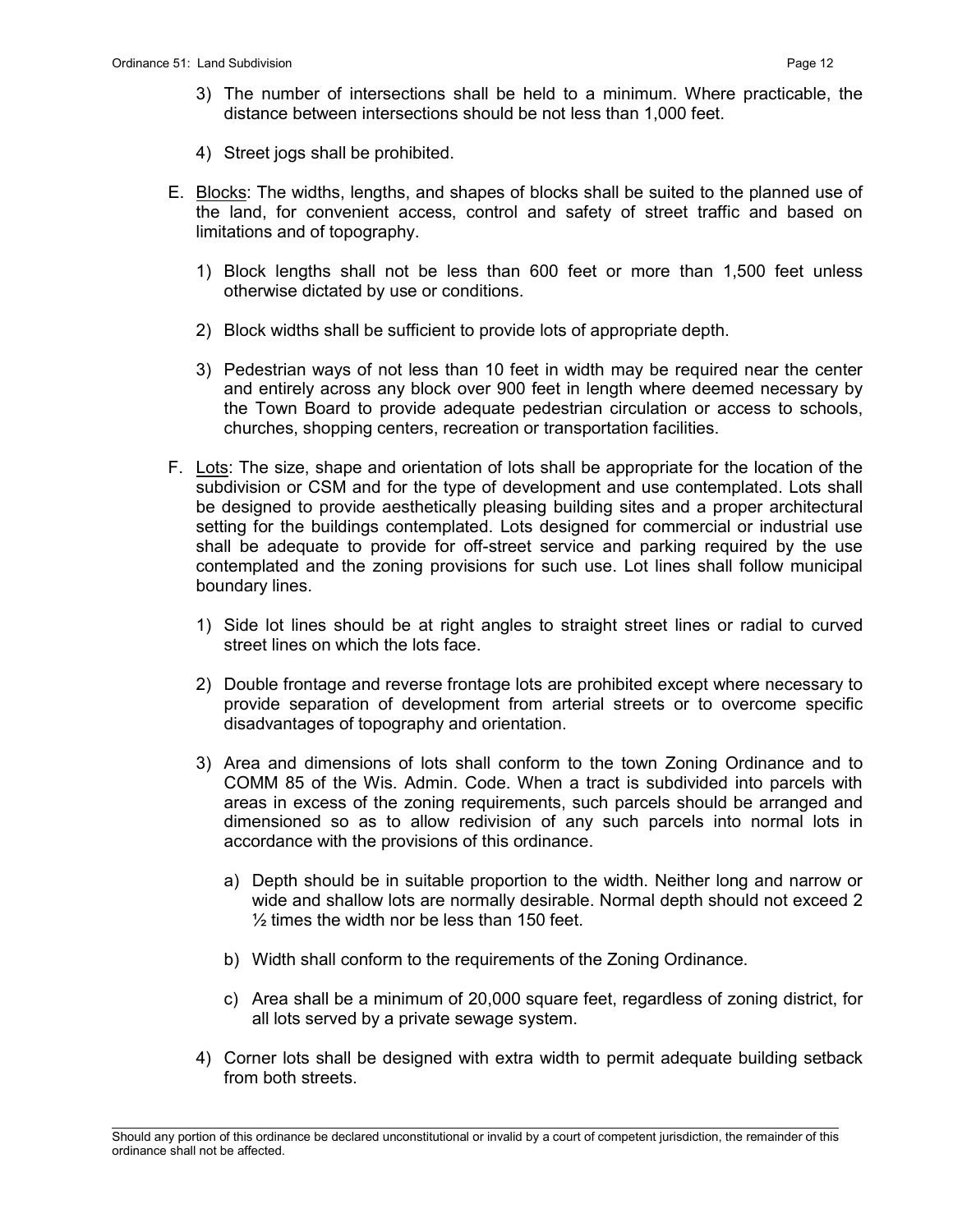G. Building setback lines: shall conform to the town Zoning Ordinance.

#### 51.6 Subdivision Plats

- A. Pre-preliminary Sketch:
	- 1) Pre-application Consultation: Prior to filing an application for approval of a preliminary plat, the surveyor and/or subdivider is encouraged to consult with the town zoning administrator to become familiar with this ordinance, Master Plan, Official Map, Zoning and Road Ordinances. The subdivider is encouraged to consult the utilities serving the area to determine the location of facilities to serve the plat.
	- 2) Sketch Plan: As part of this consultation, prior to submitting a preliminary plat for approval, the subdivider is encouraged to submit to the Plan Commission two copies of a sketch plan of sufficient scale and reasonable accuracy indicating the following information:
		- a) Title, scale, north arrow, and date;
		- b) Boundaries of the property to be developed.
		- c) Soil conditions, seasonally wet areas, rock out-crops and areas with existing slopes of over 12%, including the general direction of the slope.
		- d) Proposed filling, grading, lagooning and dredging, with a general indication of the finished grade and percentages of slopes over 10%.
		- e) Delineation of any periodically flooded areas, shorelines and high water lines.
		- f) Total acreage of the subdivision, number of proposed lots and general lot layout showing lot widths and depths in accordance with zoning regulations.
		- g) Land uses adjacent to the proposed subdivision, proposed roads, easements, proposed public access to navigable water, dedications, community facilities and utilities.
		- h) Description of all property owned or controlled by the subdivider contiguous to the proposed plat even though only part of the area is proposed for immediate development.
		- i) Name and address of subdivider or his agent.
		- j) Proposed access restrictions to collector streets, where access is feasible on a local street.
		- k) Storm water drainage plan.
- B. Preliminary Plat:

The Preliminary Plat shall conform to the requirements of this Ordinance and Chapter 236 of the Wisconsin Statutes and shall be accompanied by an application.

\_\_\_\_\_\_\_\_\_\_\_\_\_\_\_\_\_\_\_\_\_\_\_\_\_\_\_\_\_\_\_\_\_\_\_\_\_\_\_\_\_\_\_\_\_\_\_\_\_\_\_\_\_\_\_\_\_\_\_\_\_\_\_\_\_\_\_\_\_\_\_\_\_\_\_\_\_\_\_\_\_\_\_\_\_\_\_\_\_\_\_\_\_\_\_\_\_\_\_\_\_\_\_\_\_ Should any portion of this ordinance be declared unconstitutional or invalid by a court of competent jurisdiction, the remainder of this ordinance shall not be affected.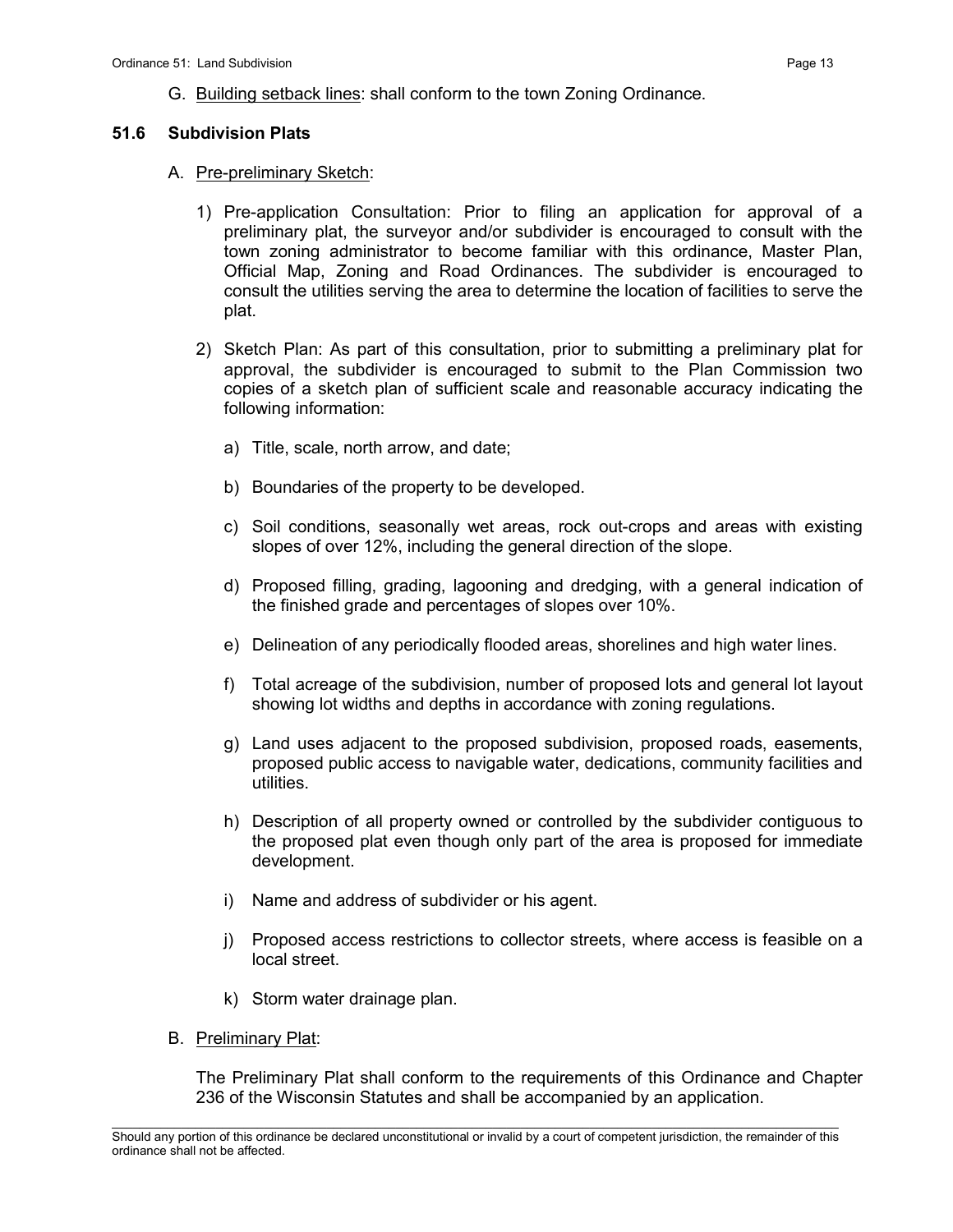- 1) The application shall be signed by the subdivider and shall contain the following information:
	- a) Title under which the proposed subdivision is to be recorded.

b) Names and addresses of the owner(s), subdivider and land surveyor preparing the plat.

c) Specifications for the construction of any public improvements required by this Ordinance.

d) Statement of the proposed use of lots stating type of residential buildings with number of proposed dwelling units; types of business or industry so as to reveal the effect of the development on traffic, fire hazards and congestion of population.

e) Draft of the legal instruments, covenants, deed restrictions, rules and bylaws for the plat.

2) The Preliminary Plat shall be based upon an exterior boundary survey by a registered land surveyor and the plat prepared on appropriate material at a scale of not more than one (1) inch per one-hundred (100) feet and four (4) foot contour intervals. The preliminary plat shall include the following:

a) Location including complete legal description of the proposed subdivision by government lot, quarter section, section, township, range, county and state.

b) The total acreage of the proposed subdivision to the nearest one-hundredth (1/100) of an acre if the area is two (2) acres or more; or in square feet if the area is less than two (2) acres.

c) Date, scale and north arrow.

d) Entire area contiguous to the proposed plat owned or controlled by the subdivider shall be included on the Preliminary Plat even though only a portion of said area is proposed for immediate development.

e) Exact length and bearing of the exterior boundaries of the proposed subdivision referenced to two (2) corners established in the U.S. Public Land Survey and the total acreage encompassed thereby.

f) Locations of all existing property boundary lines, structures, drives, boundary lines, streams and water courses, marshes, rock outcrops, wooded areas, and other significant features within the tract being subdivided or immediately adjacent thereto.

g) Location, right-of-way width and names of all existing streets, alleys or other public ways, easements, and utility rights-of-way and all section and quarter section lines within the exterior boundaries of the plat or immediately adjacent thereto.

h) Building setback lines and easements for rights-of-way provided for public use, services or utilities, showing their dimensions and listing the proposed use of such

\_\_\_\_\_\_\_\_\_\_\_\_\_\_\_\_\_\_\_\_\_\_\_\_\_\_\_\_\_\_\_\_\_\_\_\_\_\_\_\_\_\_\_\_\_\_\_\_\_\_\_\_\_\_\_\_\_\_\_\_\_\_\_\_\_\_\_\_\_\_\_\_\_\_\_\_\_\_\_\_\_\_\_\_\_\_\_\_\_\_\_\_\_\_\_\_\_\_\_\_\_\_\_\_\_ Should any portion of this ordinance be declared unconstitutional or invalid by a court of competent jurisdiction, the remainder of this ordinance shall not be affected.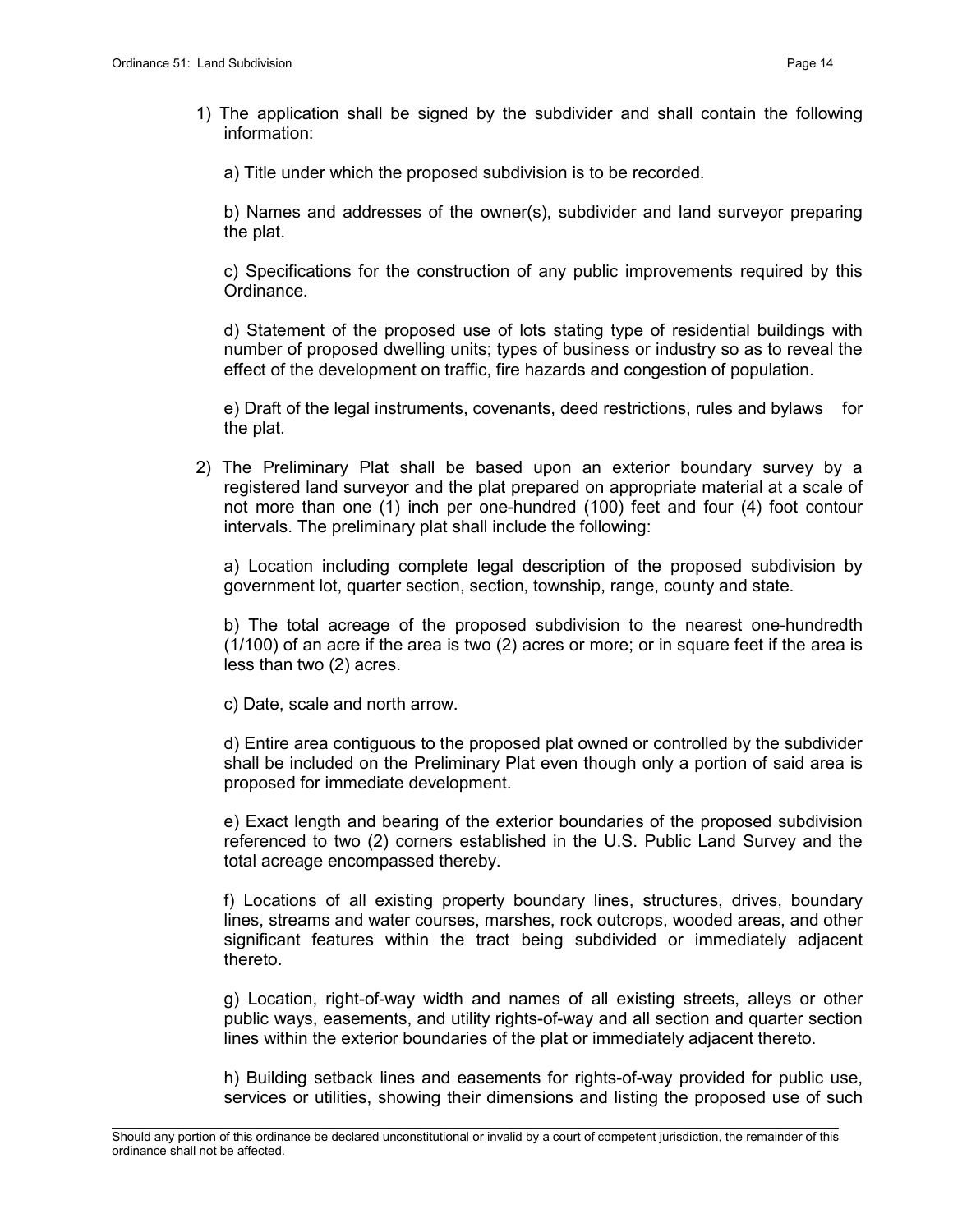easements and any limitations on said easements.

i) Location and names of any adjacent subdivisions, parks and cemeteries and owners of record of abutting unplatted land.

j) Type, width and elevation of any existing street pavements within the exterior boundaries of the plat or immediately adjacent thereto, together with any legally established centerline elevations.

k) Location, size and invert elevation of any existing sanitary or storm sewers, culverts and drain pipes, hydrants, electric and communication facilities, whether overhead or underground and the location and size of any existing water and gas mains within the exterior boundaries of the plat or immediately adjacent thereto. If no sewers or water mains are located on or immediately adjacent to the tract, the nearest such sewers or water mains which might be extended to serve the tract shall be indicated by the direction and distance from the tract, size and invert elevations.

l) Corporate limit lines within the exterior boundaries of the plat of immediately adjacent thereto.

m) Existing zoning on and adjacent to the proposed subdivision. If any zoning changes are contemplated, the proposed zoning plan for the areas, including dimensions.

n) Contours within the exterior boundaries of the plat and extending to the centerline of adjacent public streets to National Map Accuracy Standards based upon Mean Sea Level Datum at vertical intervals of not more than four (4) feet. At least two (2) permanent bench marks shall be located in the immediate vicinity of the plat; the location of the bench marks shall be indicated on the plat, together with their elevations referenced to Mean Sea Level datum and the monumentation of the bench marks clearly and completely described. Where, in the judgment of the Town Board, undue hardship would result because of the remoteness of the parcel from a Mean Sea Level reference elevation, another datum may be used.

o) High-water elevation of all ponds, streams, lakes, flowages and wetlands within the exterior boundaries of the plat and located within one hundred (100) feet thereof.

p) Water elevation of all ponds, streams, lakes, flowages and wetlands within the exterior boundaries of the plat and located within one hundred (100) feet thereof at the date of the survey.

q) Floodland and Shoreland boundaries and the contour line lying a vertical distance of four (4) feet above the elevation of the one hundred (100) year recurrence interval flood or, where such data is not available, four (4) feet above the elevation of the maximum flood of record within the exterior boundaries of the plat and within one hundred (100) feet there from.

r) Location and results of soil evaluation tests within the exterior boundaries of the plat conducted in accordance with Section Comm. 85 of the Wisconsin Administrative Code where the subdivision will not be served by public sanitary sewer service.

\_\_\_\_\_\_\_\_\_\_\_\_\_\_\_\_\_\_\_\_\_\_\_\_\_\_\_\_\_\_\_\_\_\_\_\_\_\_\_\_\_\_\_\_\_\_\_\_\_\_\_\_\_\_\_\_\_\_\_\_\_\_\_\_\_\_\_\_\_\_\_\_\_\_\_\_\_\_\_\_\_\_\_\_\_\_\_\_\_\_\_\_\_\_\_\_\_\_\_\_\_\_\_\_\_ Should any portion of this ordinance be declared unconstitutional or invalid by a court of competent jurisdiction, the remainder of this ordinance shall not be affected.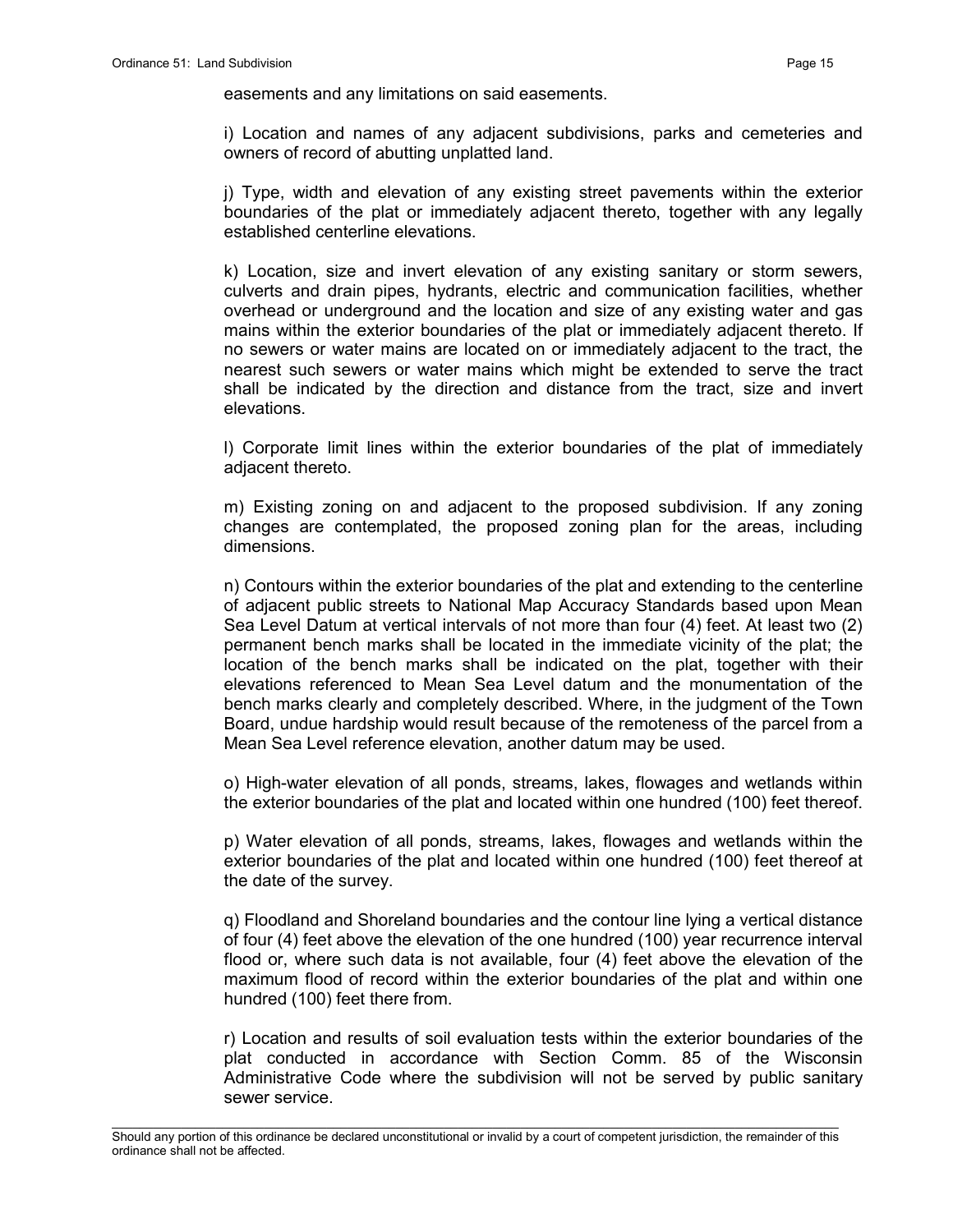s) Approximate dimensions of all lots together with all proposed lot and block numbers.

t) Location and approximate dimensions of any sites to be reserved or dedicated for parks, playgrounds, drainage ways or other public use or which are to be used for group housing, shopping centers, church sites or other non-public uses not requiring platting.

u) Approximate radii of all curves.

v) Any proposed lake and stream access with a small drawing and notice of application for approval by the Division of Environmental Protection, Department of Natural Resources, when applicable.

w) Where the subdivider owns property adjacent to that which is being proposed for the subdivision, the subdivider shall submit a preliminary plat of the remainder of the property so as to show the possible relationships between the proposed subdivision and future subdivision. All subdivisions must be shown to relate well with existing or potential adjacent subdivisions.

- 3) The subdivider shall file two copies of the preliminary plat and fee as per Ordinance 39 "Schedule of Fees and Forfeitures" with the town zoning administrator prior to the meeting of the Plan Commission where the plat will be considered. The subdivider shall file a letter from each utility serving the area to be developed stating that the subdivider has shown on the preliminary plat a location and width for the necessary utility easements. The subdivider shall provide a letter from an engineer showing that adequate drainage will be provided.
- 4) Following review of the preliminary plat and accompanying supplemental material the Plan Commission shall make a recommendation concerning the plat to the Town Board.
- 5) The Town Board shall reject or conditionally approve the preliminary plat within 60 days from the filing date of the preliminary plat, unless this time is extended by agreement with the subdivider.

a) If action is to conditionally approve, the Town Board shall properly endorse approval and place the date of approval on two copies of the plat. One copy shall be returned to the subdivider and one shall be kept in the Plan Commission's permanent file.

b) If revisions are to be made, said revisions shall be indicated on the plats prior to their endorsement. Such preliminary plat shall bear this certificate of approval:

> The Grand Rapids Town Board hereby conditionally approves this preliminary plat in accordance with provisions of the Town Land Subdivision Ordinance this day of the set of the set of the set of the set of the set of the set of the set of t

> > Town of Grand Rapids

\_\_\_\_\_\_\_\_\_\_\_\_\_\_\_\_\_\_\_\_\_\_\_\_\_\_\_\_\_\_\_\_\_\_\_\_\_\_\_\_\_\_\_\_\_\_\_\_\_\_\_\_\_\_\_\_\_\_\_\_\_\_\_\_\_\_\_\_\_\_\_\_\_\_\_\_\_\_\_\_\_\_\_\_\_\_\_\_\_\_\_\_\_\_\_\_\_\_\_\_\_\_\_\_\_ Should any portion of this ordinance be declared unconstitutional or invalid by a court of competent jurisdiction, the remainder of this ordinance shall not be affected.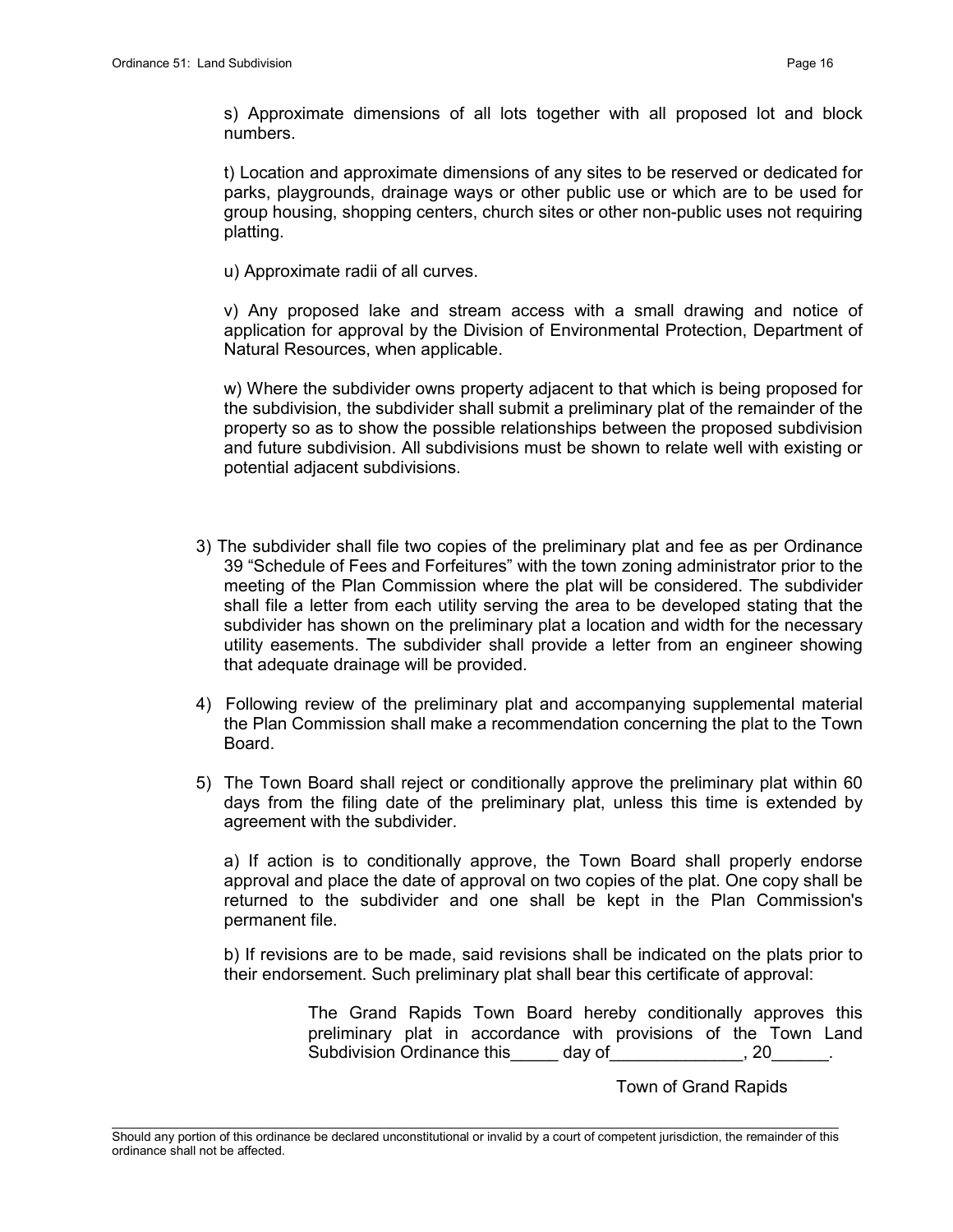$By_$ 

#### Town Chairman

6) Approval of the preliminary plat shall not constitute automatic approval of the final plat, except that if the final plat is submitted within six months of preliminary plat approval and conforms to the preliminary plat layouts as indicated in Sec. 236.11(1)(b), Wis. Stats., the final plat shall be entitled to approval with respect to such layouts.

#### C. Final Plat:

- 1) The final plat shall conform to the preliminary plat as approved. It may constitute only that portion of the approved preliminary plat which the subdivider proposes to develop at the time, provided, however, that such portion conforms to all requirements of this ordinance.
- 2) The Plan Commission shall, within 30 days of submission of the final plat, provide the Town Board with its conclusions as to whether the final plat conforms substantially to the preliminary plat and with its recommendation on approval of the final plat. The conclusions and recommendation shall be made a part of the record of the proceeding at which the final plat is being considered and are not required to be submitted in writing.
- 3) The Town Board shall, upon recommendation of the Plan Commission, reject or approve in writing the plat within 60 days from the date of filing. If the Town Board rejects any provisions of the final plat, the basis for such rejection shall be included in the report.
- 4) If the final plat conforms substantially to the preliminary plat as approved, including any conditions of that approval and to other applicable town ordinances in effect at the time of submission of the preliminary plat, it is entitled to approval. If the final plat is not submitted within 36 months after the last required approval of the preliminary plat, the town board may refuse to approve the final plat or may extend the time for submission of the final plat.

Upon approval of the final plat, the Town Board shall certify on the face of the plat: The Grand Rapids Town Board hereby conditionally approves this final plat in accordance with provisions of the Town Land Subdivision Ordinance this day of this day of this  $\sim$  0.20 and  $\sim$  0.20 and 0.20 cm  $\sim$  0.20 cm  $\sim$  0.20 cm  $\sim$  0.20 cm  $\sim$  0.20 cm  $\sim$  0.20 cm  $\sim$  0.20 cm  $\sim$  0.20 cm  $\sim$  0.20 cm  $\sim$  0.20 cm  $\sim$  0.20 cm  $\sim$  0.20 cm  $\sim$  0.20 cm

> Town of Grand Rapids By\_\_\_\_\_\_\_\_\_\_\_\_\_\_\_\_\_\_ Town Chairman

- D. Replats/Alterations:
	- 1) If areas dedicated to the public are to be altered, the subdivider shall initiate court action to vacate or alter as provided by Sections 236.36 through 236.445 of Wis. Stats. A public hearing shall be held by the Town Board and a record thereof transmitted to the court prior to its consideration of the replat.

\_\_\_\_\_\_\_\_\_\_\_\_\_\_\_\_\_\_\_\_\_\_\_\_\_\_\_\_\_\_\_\_\_\_\_\_\_\_\_\_\_\_\_\_\_\_\_\_\_\_\_\_\_\_\_\_\_\_\_\_\_\_\_\_\_\_\_\_\_\_\_\_\_\_\_\_\_\_\_\_\_\_\_\_\_\_\_\_\_\_\_\_\_\_\_\_\_\_\_\_\_\_\_\_\_ Should any portion of this ordinance be declared unconstitutional or invalid by a court of competent jurisdiction, the remainder of this ordinance shall not be affected.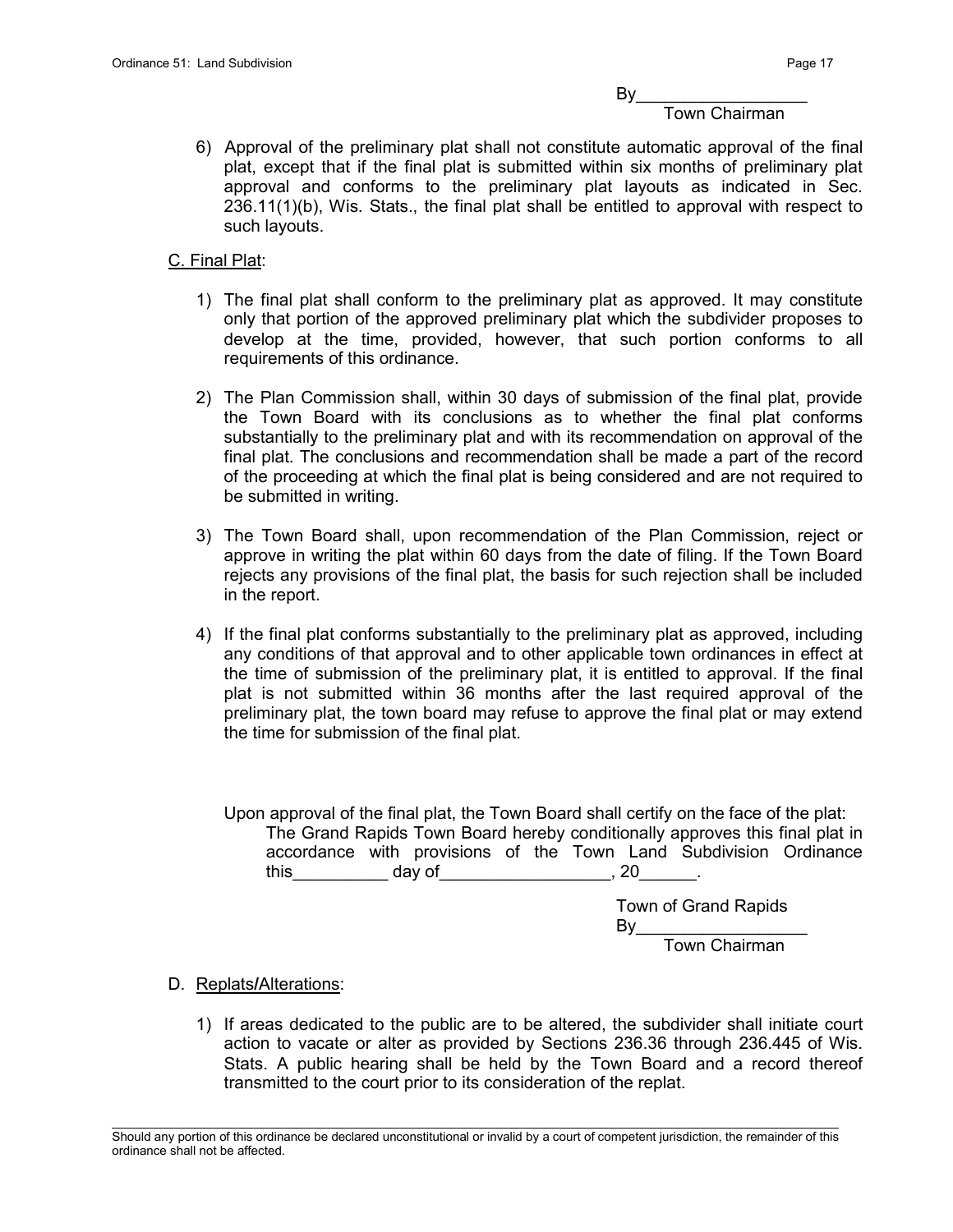# 51.7 Certified Survey Maps (CSMs)

## A. A CSM shall be required when:

- 1) The division of land creates two or more parcels or building sites, any one of which is 10 acres or less in size; (The CSM shall include all new or remnant parcels which are 10 acres or less.) or,
- 2) A division is proposed of a block, lot, or outlot within a recorded subdivision plat into not more than two parcels or building sites without changing the exterior boundaries of said block, lot or outlot; or,
- 3) When it is proposed to combine a previously platted block, lot or outlot or part thereof with another platted or unplatted parcel.
- 4) A previously approved certified survey map or plat is changed.

## B. The CSM shall show, in addition to information required by Sec. 236.34, Wis. Stats.:

- 1) All existing buildings, watercourses, drainage ditches, easements and other significant features pertinent to proper land division, including setbacks of all buildings from all lotlines.
- 2) All lands dedicated to the public for roads, parks, playgrounds, public access, open space sites, or other public use.
- 3) Graphic scale.
- 4) Name and address of the owner, subdivider and surveyor, including his registration number.
- C. All distances and bearings shall be referenced to the Wisconsin State Plane Coordinate System. Where the CSM is located within a quarter-section in which the corners have been monumented and referenced by State Plane, the CSM shall be tied directly to one of the sections or quarter corners so monumented and referenced.
- D. Certificates shall be made on the face of the CSM by the following:
	- 1) The surveyor shall certify that he has fully complied with all provisions of this ordinance.
	- 2) The owner's and mortgagee's certificate of dedication of streets and other public areas shall be in substantially the same form as required by Sec. 236.21(2)(a), Wis. Stats.
	- 3) Town Board certificate of approval, when dedication of streets and public areas are involved.
	- 4) County Planning Agency certificate of approval, where applicable.

\_\_\_\_\_\_\_\_\_\_\_\_\_\_\_\_\_\_\_\_\_\_\_\_\_\_\_\_\_\_\_\_\_\_\_\_\_\_\_\_\_\_\_\_\_\_\_\_\_\_\_\_\_\_\_\_\_\_\_\_\_\_\_\_\_\_\_\_\_\_\_\_\_\_\_\_\_\_\_\_\_\_\_\_\_\_\_\_\_\_\_\_\_\_\_\_\_\_\_\_\_\_\_\_\_ Should any portion of this ordinance be declared unconstitutional or invalid by a court of competent jurisdiction, the remainder of this ordinance shall not be affected.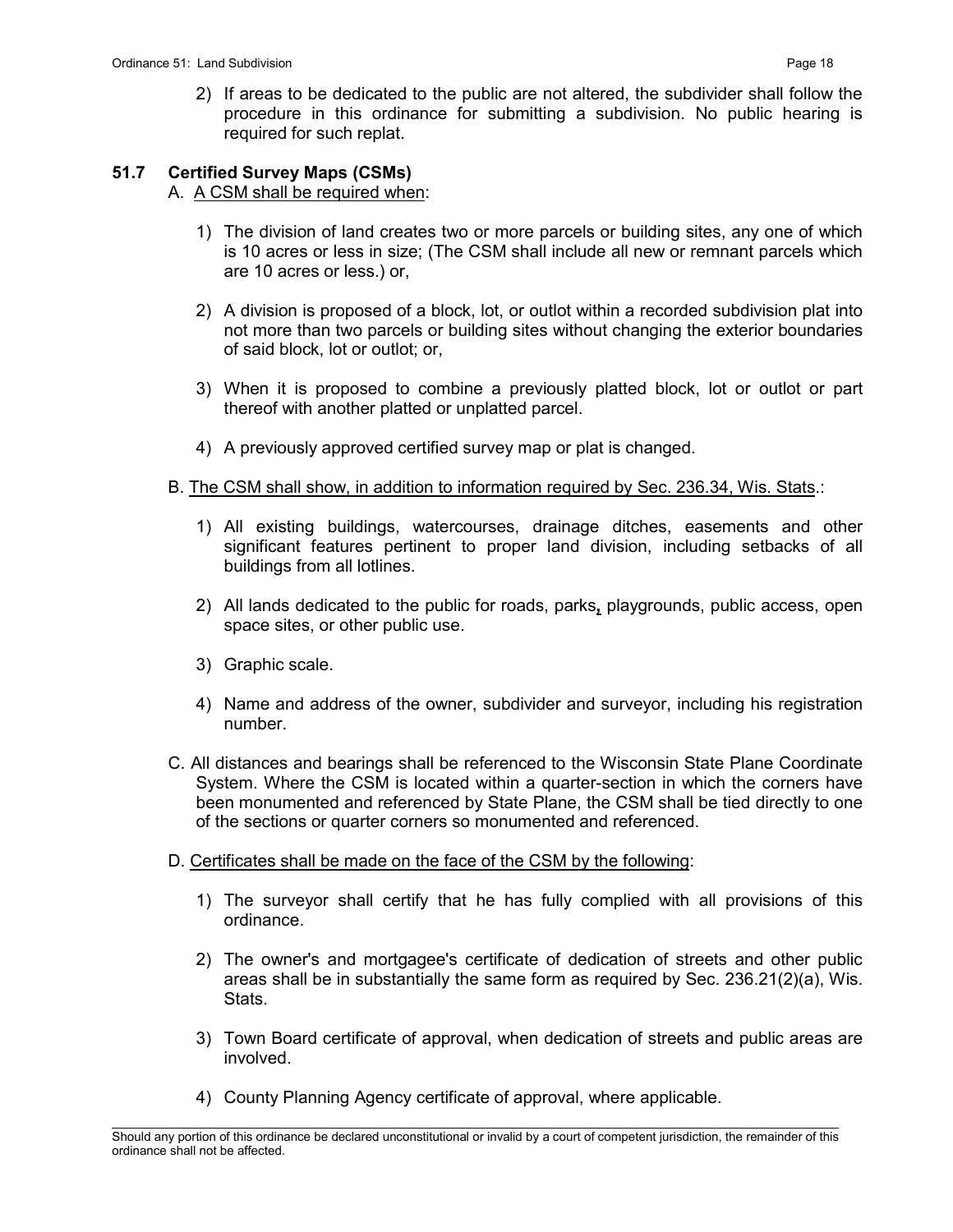- E. The subdivider shall file two copies of the proposed CSM and the fee as per Ordinance 39 "Schedule of Fees and Forfeitures" with the town zoning administrator at least seven days prior to the Plan Commission meeting at which action is desired. The subdivider shall also file a letter from each utility serving the area to be developed stating that the subdivider has shown on the proposed CSM a location and width for utility easements to serve the development, if applicable.
- F. If no road or other dedications to the public are involved, the Plan Commission shall review the proposed CSM for conformance with this ordinance, the town Zoning Ordinance, Master Plan and Official Map and any other applicable regulations, and shall within 60 days of its submission approve, approve conditionally or reject the CSM.
- G. If road or other dedications to the public are involved, the Plan Commission shall forward its recommendation as to approval, denial or proposed conditions to the Town Board, which shall approve, conditionally approve or reject the CSM. The Town Chairperson shall certify on the CSM, in a statement entered on the CSM by the surveyor, that the board has accepted the dedication thereon. Town Board approval, conditional approval or rejection shall be given within 90 days of the submission of the proposed CSM.
- H. If a CSM is rejected, the reason shall be stated in the minutes of the meeting and a written statement forwarded to the subdivider.
- I. The Subdivider shall timely record the CSM with the county Register of Deeds after approval by the Plan Commission or Town Board. Failure to do so will necessitate reapproval of the CSM by the town.

### 51.8 Construction

- A. Commencement: The subdivider may begin work on any streets or other improvements required by the town, in the subdivider's discretion, after approval of the preliminary plat. All improvements shall be installed according to the Final Plat as approved by the Town Board.
- B. Plans: The following plans, profiles and construction specifications may be required by the Town Board before authorization of construction or installation of improvements:
	- 1) Streets: existing and proposed grades, elevations, cross sections and materials.
	- 2) Sanitary and/or storm sewers, water mains: locations, grades, sizes, elevations and materials.
	- 3) Special plans or information as required.
- C. Inspection: The subdivider, prior to commencement of any work within the subdivision, shall make arrangements with the Town Board to provide for adequate inspection. The board shall inspect and approve all completed work prior to release of sureties.

### 51.9 Amendments

\_\_\_\_\_\_\_\_\_\_\_\_\_\_\_\_\_\_\_\_\_\_\_\_\_\_\_\_\_\_\_\_\_\_\_\_\_\_\_\_\_\_\_\_\_\_\_\_\_\_\_\_\_\_\_\_\_\_\_\_\_\_\_\_\_\_\_\_\_\_\_\_\_\_\_\_\_\_\_\_\_\_\_\_\_\_\_\_\_\_\_\_\_\_\_\_\_\_\_\_\_\_\_\_\_ Should any portion of this ordinance be declared unconstitutional or invalid by a court of competent jurisdiction, the remainder of this ordinance shall not be affected.